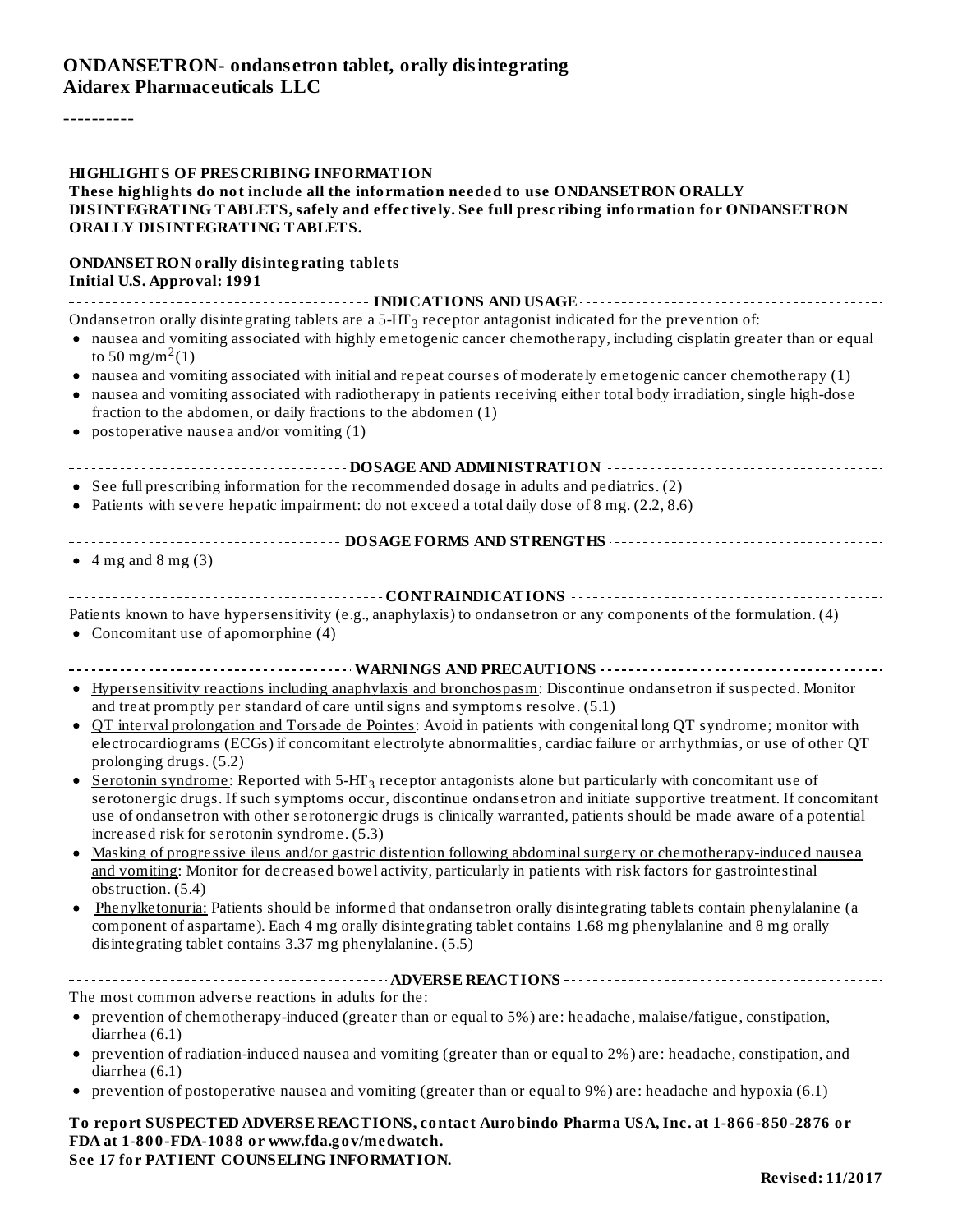#### **FULL PRESCRIBING INFORMATION: CONTENTS\* 1 INDICATIONS AND USAGE**

### **2 DOSAGE AND ADMINISTRATION**

2.1 Dosage

2.2 Dosage in Hepatic Impairment

2.3 Administration Instructions for Ondansetron Orally Disintegrating Tablets

#### **3 DOSAGE FORMS AND STRENGTHS**

### **4 CONTRAINDICATIONS**

## **5 WARNINGS AND PRECAUTIONS**

- 5.1 Hypersensitivity Reactions
- 5.2 QT Prolongation
- 5.3 Serotonin Syndrome
- 5.4 Masking of Progressive Ileus and Gastric Distension
- 5.5 Phenylketonuria

## **6 ADVERSE REACTIONS**

- 6.1 Clinical Trials Experience
- 6.2 Postmarketing Experience

## **7 DRUG INTERACTIONS**

- 7.1 Serotonergic Drugs
- 7.2 Drugs Affecting Cytochrome P-450 Enzymes
- 7.3 Tramadol
- 7.4 Chemotherapy
- 7.5 Alfentanil and Atracurium

## **8 USE IN SPECIFIC POPULATIONS**

- 8.1 Pregnancy
- 8.2 Lactation
- 8.4 Pediatric Use
- 8.5 Geriatric Use
- 8.6 Hepatic Impairment
- 8.7 Renal Impairment

## **9 DRUG ABUSE AND DEPENDENCE**

#### **10 OVERDOSAGE**

#### **11 DESCRIPTION**

## **12 CLINICAL PHARMACOLOGY**

- 12.1 Mechanism of Action
- 12.2 Pharmacodynamics
- 12.3 Pharmacokinetics

## **13 NONCLINICAL TOXICOLOGY**

13.1 Carcinogenesis, Mutagenesis, Impairment of Fertility

## **14 CLINICAL STUDIES**

14.1 Prevention of Chemotherapy-Induced Nausea and Vomiting

- 14.2 Radiation-Induced Nausea and Vomiting
- 14.3 Postoperative Nausea and Vomiting

# **16 HOW SUPPLIED/STORAGE AND HANDLING**

## **17 PATIENT COUNSELING INFORMATION**

Sections or subsections omitted from the full prescribing information are not listed.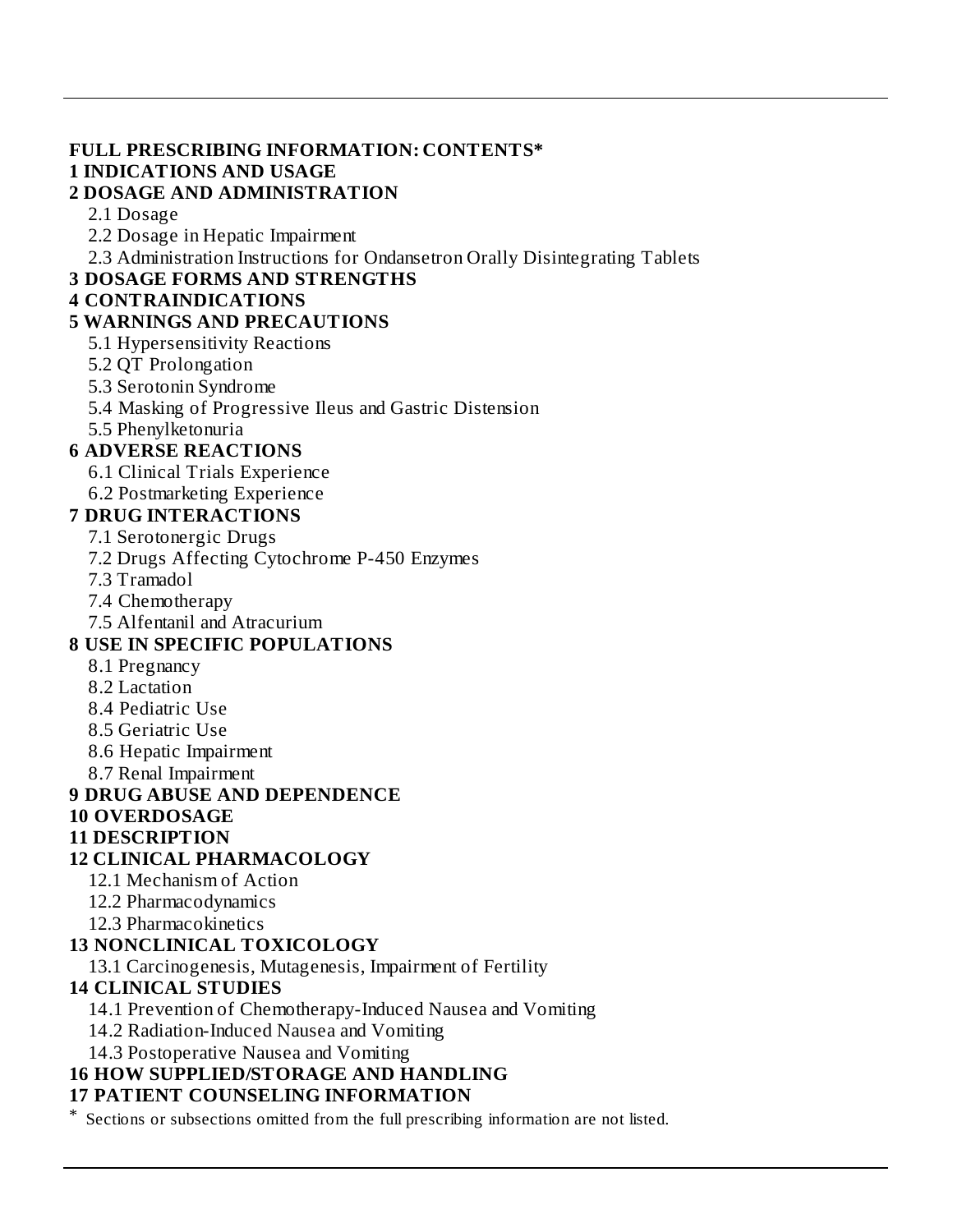#### **FULL PRESCRIBING INFORMATION**

#### **1 INDICATIONS AND USAGE**

Ondansetron orally disintegrating tablets are indicated for the prevention of nausea and vomiting associated with:

- highly emetogenic cancer chemotherapy, including cisplatin greater than or equal to 50 mg/m<sup>2</sup>
- initial and repeat courses of moderately emetogenic cancer chemotherapy
- radiotherapy in patients receiving either total body irradiation, single high-dose fraction to the abdomen, or daily fractions to the abdomen

Ondansetron orally disintegrating tablets also indicated for the prevention of postoperative nausea and/or vomiting.

## **2 DOSAGE AND ADMINISTRATION**

#### **2.1 Dosage**

The recommended dosage regimens for adult and pediatric patients are described in Table 1 and Table 2, respectively.

Corresponding doses of ondansetron tablets, ondansetron orally disintegrating tablets and ondansetron oral solution may be used interchangeably.

| Indication               | <b>Dosage Regimen</b>                                                                                                                                            |
|--------------------------|------------------------------------------------------------------------------------------------------------------------------------------------------------------|
| <b>Highly Emetogenic</b> | A single 24 mg dose administered 30 minutes before the start of single-day                                                                                       |
| <b>Cancer</b>            | highly emetogenic chemotherapy, including cisplatin greater than or equal to 50                                                                                  |
| Chemotherapy             | $mg/m^2$                                                                                                                                                         |
| Moderately               | 8 mg administered 30 minutes before the start of chemotherapy, with a                                                                                            |
| <b>Emetogenic Cancer</b> | subsequent 8 mg dose 8 hours after the first dose.                                                                                                               |
| <b>Chemotherapy</b>      |                                                                                                                                                                  |
|                          | Then administer 8 mg twice a day (every 12 hours) for 1 to 2 days after                                                                                          |
|                          | completion of chemotherapy.                                                                                                                                      |
| <b>Radiotherapy</b>      | For total body irradiation: 8 mg administered 1 to 2 hours before each fraction                                                                                  |
|                          | of radiotherapy each day.                                                                                                                                        |
|                          | For single high-dose fraction radiotherapy to the abdomen: 8 mg administered 1<br>to 2 hours before radiotherapy, with subsequent 8 mg doses every 8 hours after |
|                          | the first dose for 1 to 2 days after completion of radiotherapy.                                                                                                 |
|                          |                                                                                                                                                                  |
|                          | For daily fractionated radiotherapy to the abdomen: 8 mg administered 1 to 2                                                                                     |
|                          | hours before radiotherapy, with subsequent 8 mg doses every 8 hours after the                                                                                    |
|                          | first dose for each day radiotherapy is given.                                                                                                                   |
| Postoperative            | 16 mg administered 1 hour before induction of anesthesia.                                                                                                        |

#### **Table 1: Adult Recommended Dosage Regimen for Prevention of Naus ea and Vomiting**

#### **Table 2: Pediatric Recommended Dosage Regimen for Prevention of Naus ea and Vomiting**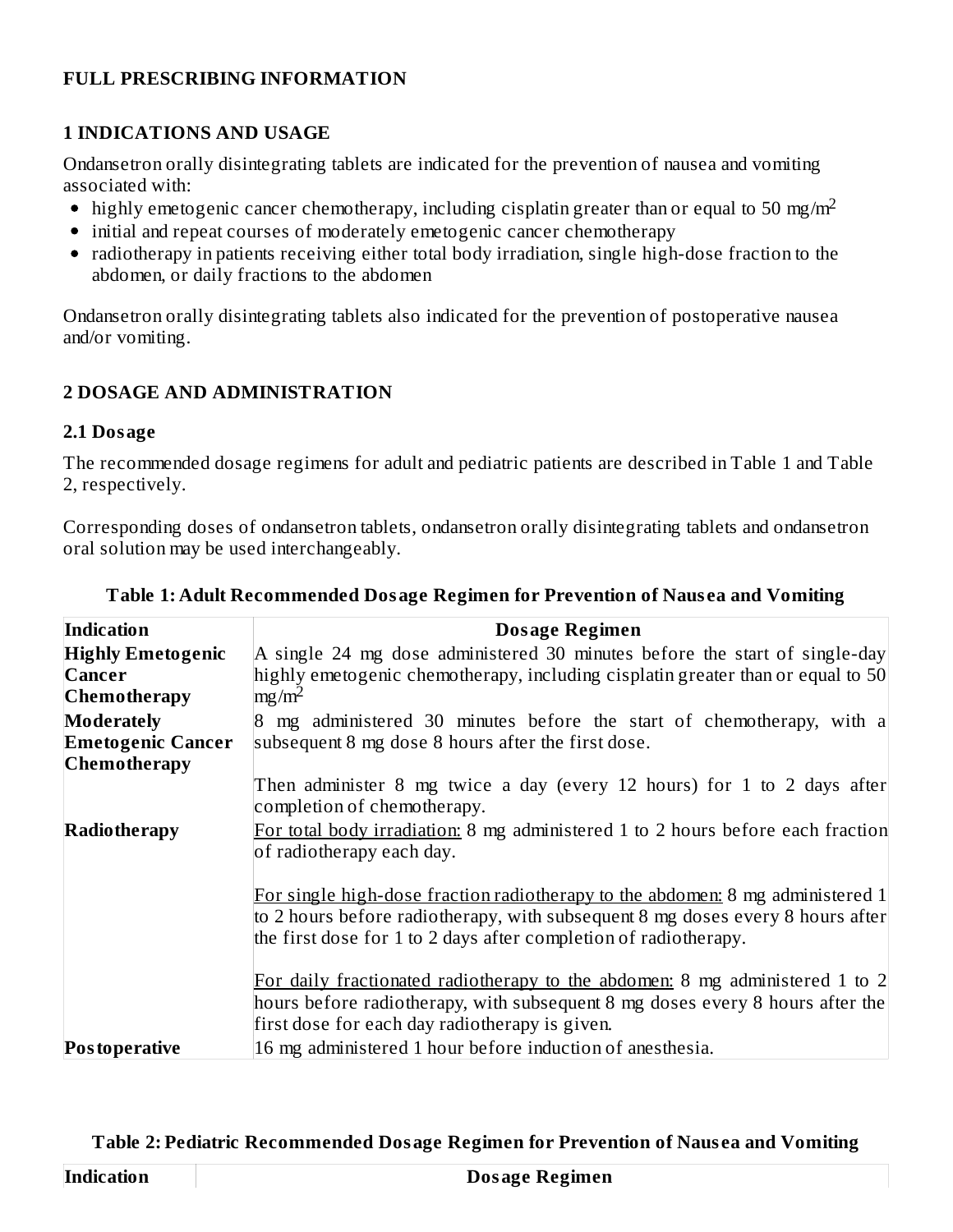| <b>Moderately</b>          | 12 to 17 years of age: 8 mg administered 30 minutes before the start of chemotherapy,                                                                   |
|----------------------------|---------------------------------------------------------------------------------------------------------------------------------------------------------|
| Emetogenic                 | with a subsequent 8 mg dose 8 hours after the first dose.                                                                                               |
| Cancer                     | Then administer 8 mg twice a day (every 12 hours) for 1 to 2 days after completion of                                                                   |
| Chemotherapy chemotherapy. |                                                                                                                                                         |
|                            | 4 to 11 years of age: 4 mg administered 30 minutes before the start of chemotherapy,<br>with a subsequent 4 mg dose 4 and 8 hours after the first dose. |
|                            | Then administer 4 mg three times a day for 1 to 2 days after completion of<br>chemotherapy.                                                             |

## **2.2 Dosage in Hepatic Impairment**

In patients with severe hepatic impairment (Child-Pugh score of 10 or greater), do not exceed a total daily dose of 8 mg *[see Use in Specific Populations (8.6), Clinical Pharmacology (12.3)]*.

## **2.3 Administration Instructions for Ondans etron Orally Disintegrating Tablets**

Do not attempt to push ondansetron orally disintegrating tablets through the foil backing. With dry hands, remove the tablet from the bottle or PEEL BACK the foil backing of 1 blister and GENTLY remove the tablet. IMMEDIATELY place the ondansetron orally disintegrating tablet on top of the tongue where it will dissolve in seconds, then swallow with saliva. Administration with liquid is not necessary.

## **3 DOSAGE FORMS AND STRENGTHS**

**Ondans etron Orally Disintegrating Tablets USP, 4 mg** are white to off-white, round tablets debossed with '5' on one side and 'E' on the other side with an embossed circular edge.

**Ondans etron Orally Disintegrating Tablets USP, 8 mg** are white to off-white, round tablets debossed with '7' on one side and 'E' on the other side with an embossed circular edge.

## **4 CONTRAINDICATIONS**

Ondansetron orally disintegrating tablets are contraindicated in patients:

- known to have hypersensitivity (e.g., anaphylaxis) to ondansetron or any of the components of the formulation *[see Adverse Reactions (6.2)]*
- receiving concomitant apomorphine due to the risk of profound hypotension and loss of consciousness

## **5 WARNINGS AND PRECAUTIONS**

#### **5.1 Hypers ensitivity Reactions**

Hypersensitivity reactions, including anaphylaxis and bronchospasm, have been reported in patients who have exhibited hypersensitivity to other selective 5-HT $_3$  receptor antagonists. If hypersensitivity reactions occur, discontinue use of ondansetron; treat promptly per standard of care and monitor until signs and symptoms resolve *[see Contraindications (4)]*.

## **5.2 QT Prolongation**

Electrocardiogram (ECG) changes including QT interval prolongation have been seen in patients receiving ondansetron. In addition, postmarketing cases of Torsade de Pointes have been reported in patients using ondansetron. Avoid ondansetron in patients with congenital long QT syndrome. ECG monitoring is recommended in patients with electrolyte abnormalities (e.g., hypokalemia or hypomagnesemia), congestive heart failure, bradyarrhythmias, or patients taking other medicinal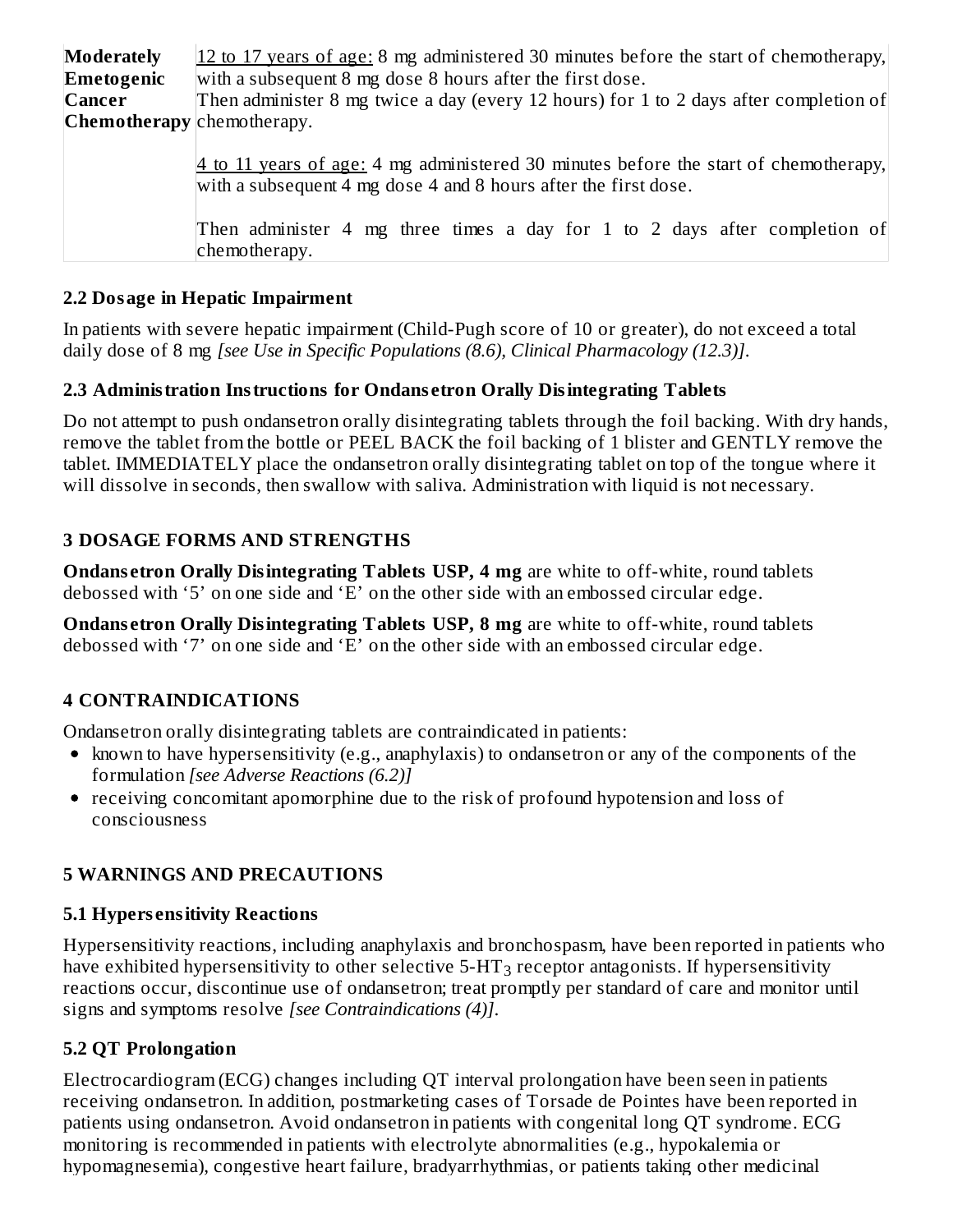products that lead to QT prolongation *[see Clinical Pharmacology (12.2)]*.

## **5.3 Serotonin Syndrome**

The development of serotonin syndrome has been reported with 5-HT $_3$  receptor antagonists alone. Most reports have been associated with concomitant use of serotonergic drugs (e.g., selective serotonin reuptake inhibitors (SSRIs), serotonin and norepinephrine reuptake inhibitors (SNRIs), monoamine oxidase inhibitors, mirtazapine, fentanyl, lithium, tramadol, and intravenous methylene blue). Some of the reported cases were fatal. Serotonin syndrome occurring with overdose of ondansetron alone has also been reported. The majority of reports of serotonin syndrome related to 5-HT $_3$  receptor antagonist use occurred in a post-anesthesia care unit or an infusion center.

Symptoms associated with serotonin syndrome may include the following combination of signs and symptoms: mental status changes (e.g., agitation, hallucinations, delirium, and coma), autonomic instability (e.g., tachycardia, labile blood pressure, dizziness, diaphoresis, flushing, hyperthermia), neuromuscular symptoms (e.g., tremor, rigidity, myoclonus, hyperreflexia, incoordination), seizures, with or without gastrointestinal symptoms (e.g., nausea, vomiting, diarrhea). Patients should be monitored for the emergence of serotonin syndrome, especially with concomitant use of ondansetron and other serotonergic drugs. If symptoms of serotonin syndrome occur, discontinue ondansetron and initiate supportive treatment. Patients should be informed of the increased risk of serotonin syndrome, especially if ondansetron is used concomitantly with other serotonergic drugs *[see Drug Interactions (7.1), Overdosage (10)]*.

# **5.4 Masking of Progressive Ileus and Gastric Distension**

The use of ondansetron in patients following abdominal surgery or in patients with chemotherapyinduced nausea and vomiting may mask a progressive ileus and/or gastric distension. Monitor for decreased bowel activity, particularly in patients with risk factors for gastrointestinal obstruction.

Ondansetron is not a drug that stimulates gastric or intestinal peristalsis. It should not be used instead of nasogastric suction.

## **5.5 Phenylketonuria**

Phenylketonuric patients should be informed that ondansetron orally disintegrating tablets contain phenylalanine (a component of aspartame). Each 4 mg orally disintegrating tablet contains 1.68 mg phenylalanine and 8 mg orally disintegrating tablet contains 3.37 mg phenylalanine.

## **6 ADVERSE REACTIONS**

## **6.1 Clinical Trials Experience**

Because clinical trials are conducted under widely varying conditions, adverse reaction rates observed in the clinical trials of a drug cannot be directly compared with rates in the clinical trials of another drug and may not reflect the rates observed in practice.

The following adverse reactions have been reported in clinical trials of patients treated with ondansetron, the active ingredient of ondansetron orally disintegrating tablets. A causal relationship to therapy with ondansetron was unclear in many cases.

#### Prevention of Chemotherapy-Induced Nausea and Vomiting

The most common adverse reactions reported in greater than or equal to 4% of 300 adults receiving a single 24 mg dose of ondansetron orally in 2 trials for the prevention of nausea and vomiting associated with highly emetogenic chemotherapy (cisplatin greater than or equal to 50 mg/m<sup>2</sup>) were: headache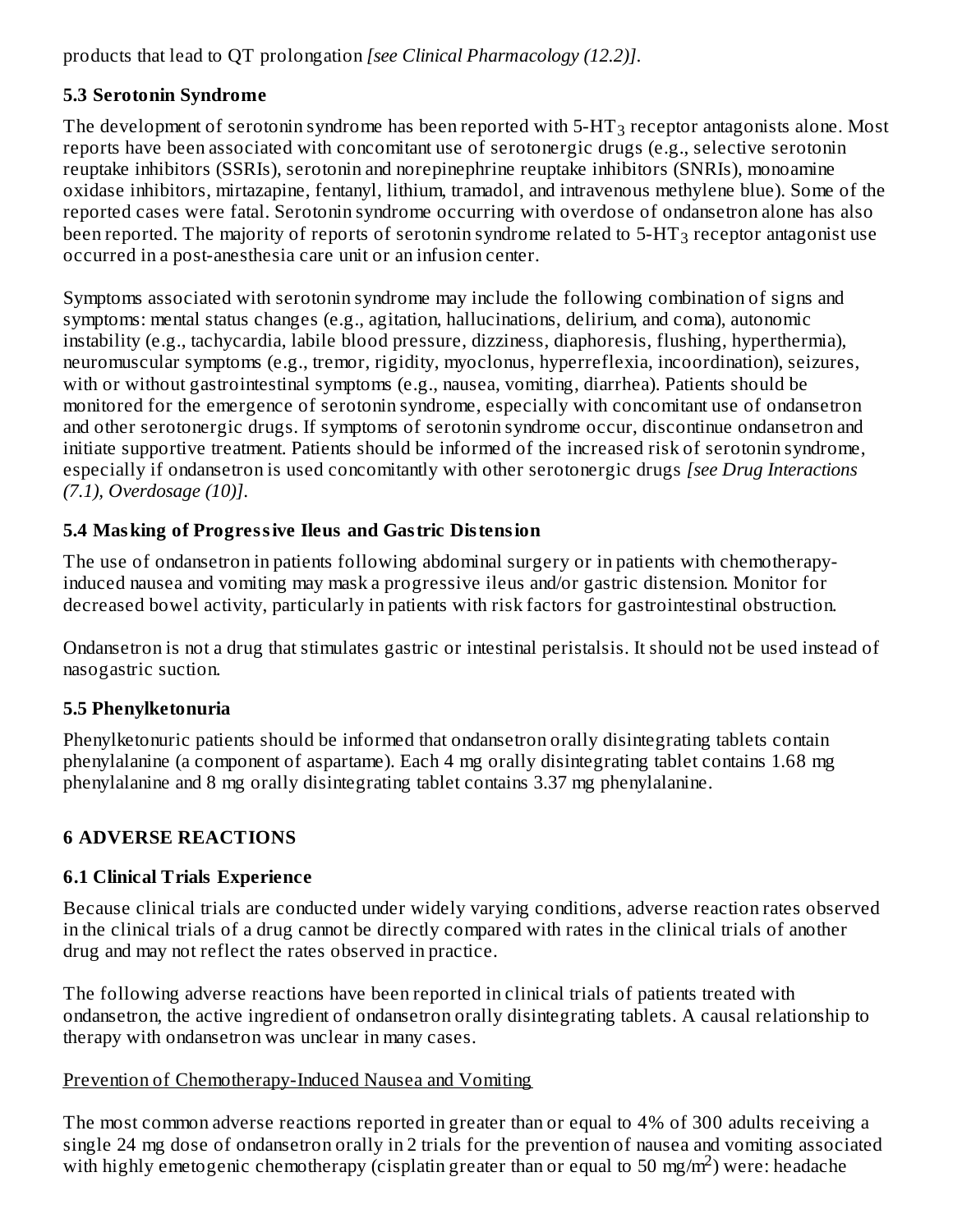(11%) and diarrhea (4%).

The most common adverse reactions reported in 4 trials in adults for the prevention of nausea and vomiting associated with moderately emetogenic chemotherapy (primarily cyclophosphamide-based regimens) are shown in Table 3.

#### **Table 3: Most Common Advers e Reactions in Adults for the Prevention of Naus ea and Vomiting a Associated with Moderately Emetogenic Chemotherapy [Primarily Cyclophosphamide-bas ed Regimens]**

| <b>Adverse Reaction</b> | <b>Ondansetron Orally</b><br><b>Disintegrating Tablets</b><br><b>8 mg Twice Daily</b><br>$(n = 242)$ | <b>Placebo</b><br>$(n = 262)$ |
|-------------------------|------------------------------------------------------------------------------------------------------|-------------------------------|
| Headache                | 58 (24%)                                                                                             | 34 (13%)                      |
| Malaise/fatigue         | 32 (13%)                                                                                             | 6(2%)                         |
| Constipation            | 22 (9%)                                                                                              | $1(1\%)$                      |
| Diarrhea                | 15 (6%)                                                                                              | 10(4%)                        |

<sup>a</sup> Reported in greater than or equal to 5% of patients treated with ondansetron orally disintegrating tablets and at a rate that exceeded placebo.

#### *Less Common Adverse Reactions*

*Central Nervous System:* Extrapyramidal reactions (less than 1% of patients).

*Hepatic:* Aspartate transaminase (AST) and/or alanine transaminase (ALT) values exceeded twice the upper limit of normal in approximately 1% to 2% of 723 patients receiving ondansetron and cyclophosphamide-based chemotherapy in U.S. clinical trials. The increases were transient and did not appear to be related to dose or duration of therapy. On repeat exposure, similar transient elevations in transaminase values occurred in some courses, but symptomatic hepatic disease did not occur. The role of cancer chemotherapy in these biochemical changes is unclear.

Liver failure and death has been reported in cancer patients receiving concurrent medications, including potentially hepatotoxic cytotoxic chemotherapy and antibiotics. The etiology of the liver failure is unclear.

*Integumentary:* Rash (approximately 1% of patients).

*Other (less than 2%):* Anaphylaxis, bronchospasm, tachycardia, angina, hypokalemia, electrocardiographic alterations, vascular occlusive events, and grand mal seizures. Except for bronchospasm and anaphylaxis, the relationship to ondansetron is unclear.

#### Prevention of Radiation-Induced Nausea and Vomiting

The most common adverse reactions (greater than or equal to 2%) reported in patients receiving ondansetron and concurrent radiotherapy were similar to those reported in patients receiving ondansetron and concurrent chemotherapy and were headache, constipation, and diarrhea.

#### Prevention of Postoperative Nausea and Vomiting

The most common adverse reactions reported in adults in trial(s) of prevention of postoperative nausea and vomiting are shown in Table 4. In these trial(s), patients were receiving multiple concomitant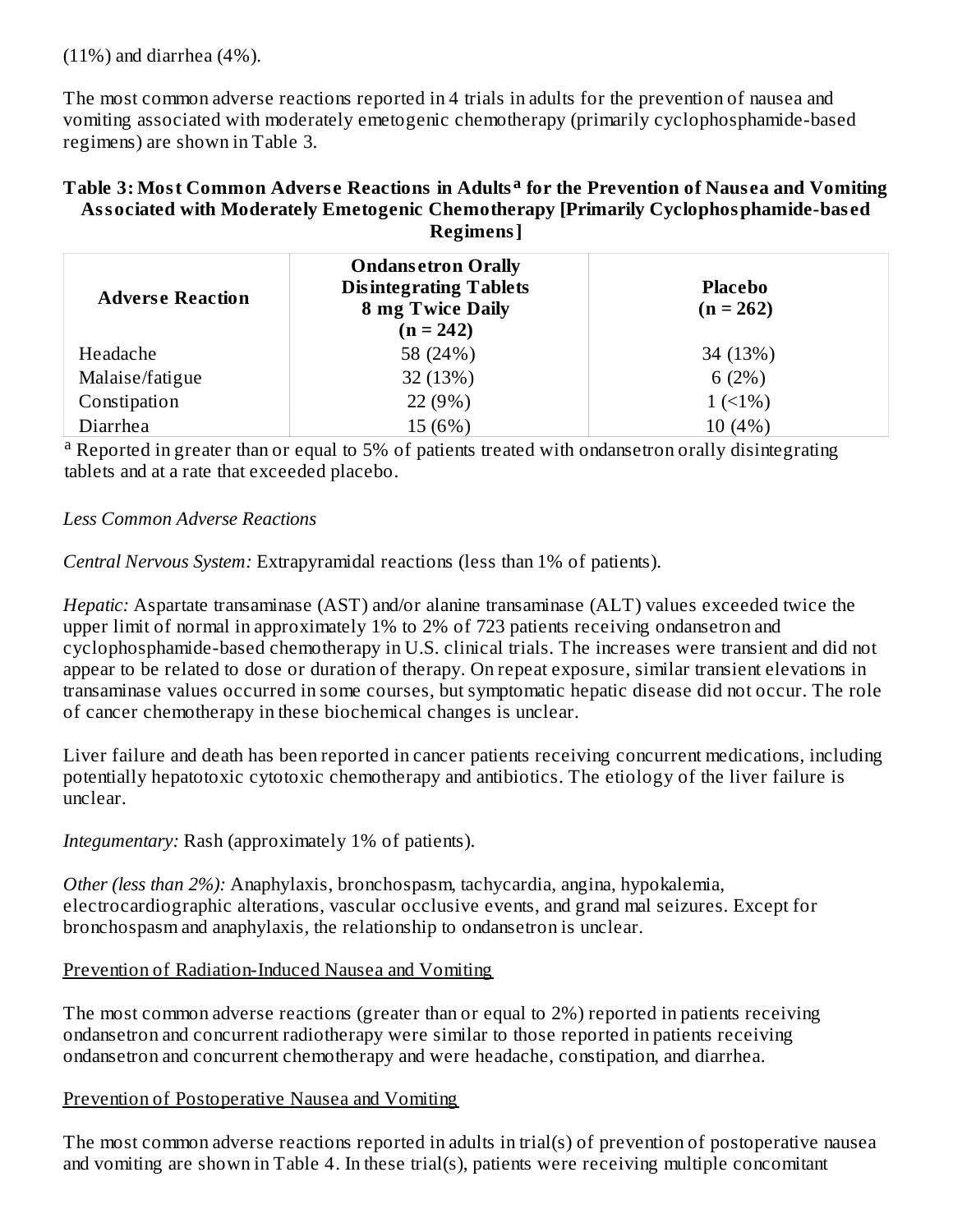perioperative and postoperative medications in both treatment groups.

| <b>Adverse Reaction</b> | <b>Ondansetron Orally</b><br><b>Disintegrating Tablets</b><br>16 mg as a Single Dose<br>$(n = 550)$ | <b>Placebo</b><br>$(n = 531)$ |
|-------------------------|-----------------------------------------------------------------------------------------------------|-------------------------------|
| Headache                | 49 (9%)                                                                                             | 27 (5%)                       |
| Hypoxia                 | 49 (9%)                                                                                             | 35 (7%)                       |
| Pyrexia                 | 45 (8%)                                                                                             | 34 (6%)                       |
| <b>Dizziness</b>        | 36 (7%)                                                                                             | 34 (6%)                       |
| Gynecological disorder  | 36 (7%)                                                                                             | 33 (6%)                       |
| Anxiety/agitation       | 33 (6%)                                                                                             | 29 (5%)                       |
| Urinary retention       | 28 (5%)                                                                                             | 18 (3%)                       |
| Pruritus                | 27 (5%)                                                                                             | 20(4%)                        |

#### **Table 4: Most Common Advers e Reactions in Adults for the Prevention of Postoperative a Naus ea and Vomiting**

<sup>a</sup> Reported in greater than or equal to 5% of patients treated with ondansetron orally disintegrating tablets and at a rate that exceeded placebo.

In a crossover study with 25 subjects, headache was reported in 6 subjects administered ondansetron orally disintegrating tablets with water (24%) as compared with 2 subjects administered ondansetron orally disintegrating tablets without water (8%).

## **6.2 Postmarketing Experience**

The following adverse reactions have been identified during post-approval use of ondansetron. Because these reactions are reported voluntarily from a population of uncertain size, it is not always possible to reliably estimate their frequency or establish a causal relationship to drug exposure.

#### Cardiovascular

Arrhythmias (including ventricular and supraventricular tachycardia, premature ventricular contractions, and atrial fibrillation), bradycardia, electrocardiographic alterations (including second-degree heart block, QT/QTc interval prolongation, and ST segment depression), palpitations, and syncope. Rarely and predominantly with intravenous ondansetron, transient ECG changes including QT interval prolongation have been reported.

#### General

Flushing. Rare cases of hypersensitivity reactions, sometimes severe (e.g., anaphylactic reactions, angioedema, bronchospasm, shortness of breath, hypotension, laryngeal edema, stridor) have also been reported.

Laryngospasm, shock, and cardiopulmonary arrest have occurred during allergic reactions in patients receiving injectable ondansetron.

## Hepatobiliary

Liver enzyme abnormalities.

## Lower Respiratory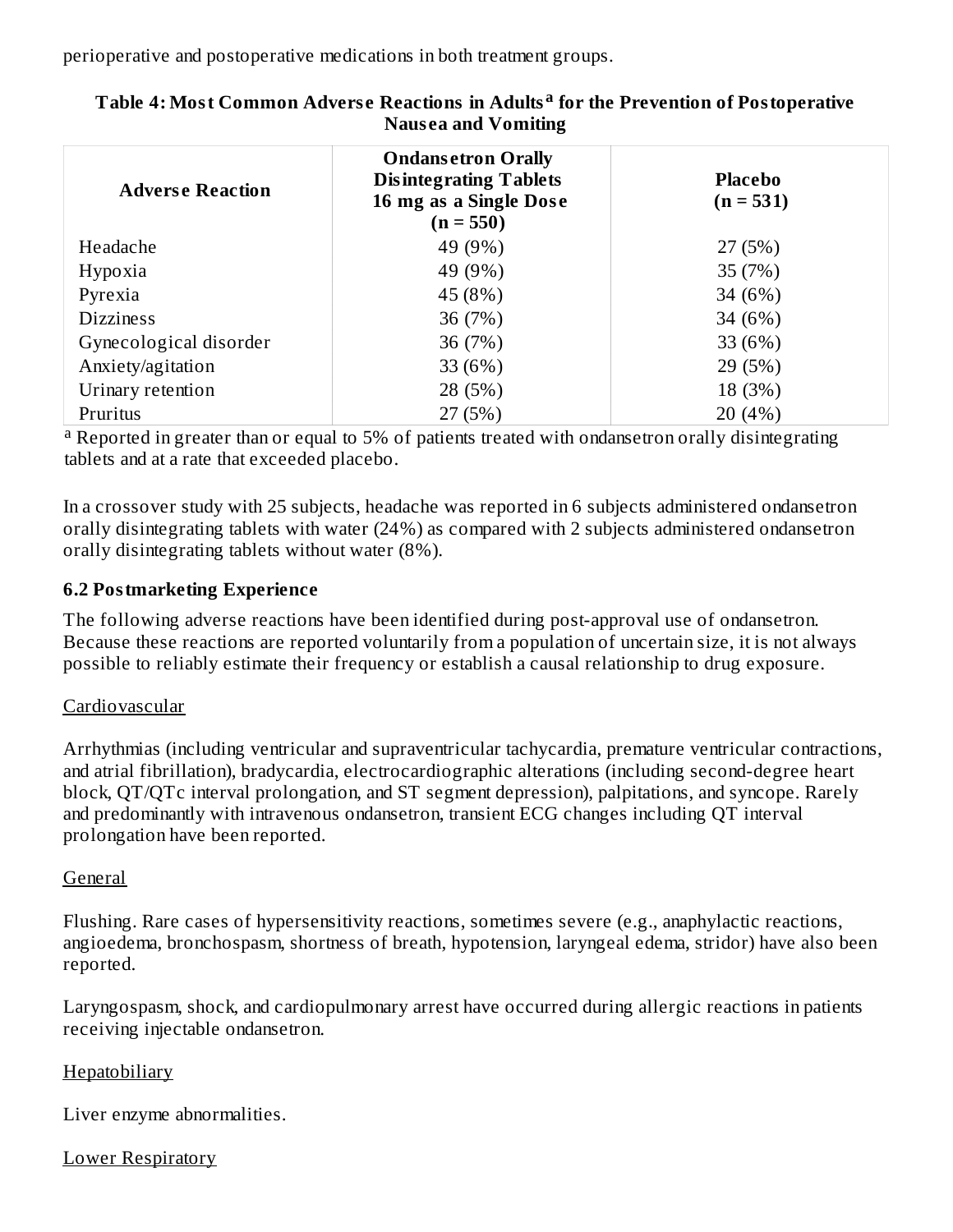Hiccups.

**Neurology** 

Oculogyric crisis, appearing alone, as well as with other dystonic reactions.

Skin

Urticaria, Stevens-Johnson syndrome, and toxic epidermal necrolysis.

# Eye Disorders

Cases of transient blindness, predominantly during intravenous administration, have been reported. These cases of transient blindness were reported to resolve within a few minutes up to 48 hours.

# **7 DRUG INTERACTIONS**

# **7.1 Serotonergic Drugs**

Serotonin syndrome (including altered mental status, autonomic instability, and neuromuscular symptoms) has been described following the concomitant use of 5-HT $_3$  receptor antagonists and other serotonergic drugs, including selective serotonin reuptake inhibitors (SSRIs) and serotonin and noradrenaline reuptake inhibitors (SNRIs). Monitor for the emergence of serotonin syndrome. If symptoms occur, discontinue ondansetron and initiate supportive treatment *[see Warnings and Precautions (5.3)]*.

# **7.2 Drugs Affecting Cytochrome P-450 Enzymes**

Ondansetron does not itself appear to induce or inhibit the cytochrome P-450 drug-metabolizing enzyme system of the liver *[see Clinical Pharmacology (12.3)]*. Because ondansetron is metabolized by hepatic cytochrome P-450 drug-metabolizing enzymes (CYP3A4, CYP2D6, CYP1A2), inducers or inhibitors of these enzymes may change the clearance and, hence, the half-life of ondansetron. In patients treated with potent inducers of CYP3A4 (i.e., phenytoin, carbamazepine, and rifampin), the clearance of ondansetron was significantly increased and ondansetron blood concentrations were decreased. However, on the basis of available data, no dosage adjustment for ondansetron is recommended for patients on these drugs *[see Clinical Pharmacology (12.3)]*.

# **7.3 Tramadol**

Although no pharmacokinetic drug interaction between ondansetron and tramadol has been observed, data from 2 small trials indicate that when used together, ondansetron may increase patient-controlled administration of tramadol. Monitor patients to ensure adequate pain control when ondansetron is administered with tramadol.

# **7.4 Chemotherapy**

Carmustine, etoposide, and cisplatin do not affect the pharmacokinetics of ondansetron.

In a crossover trial in 76 pediatric patients, intravenous ondansetron did not increase systemic concentrations of high-dose methotrexate.

# **7.5 Alfentanil and Atracurium**

Ondansetron does not alter the respiratory depressant effects produced by alfentanil or the degree of neuromuscular blockade produced by atracurium. Interactions with general or local anesthetics have not been studied.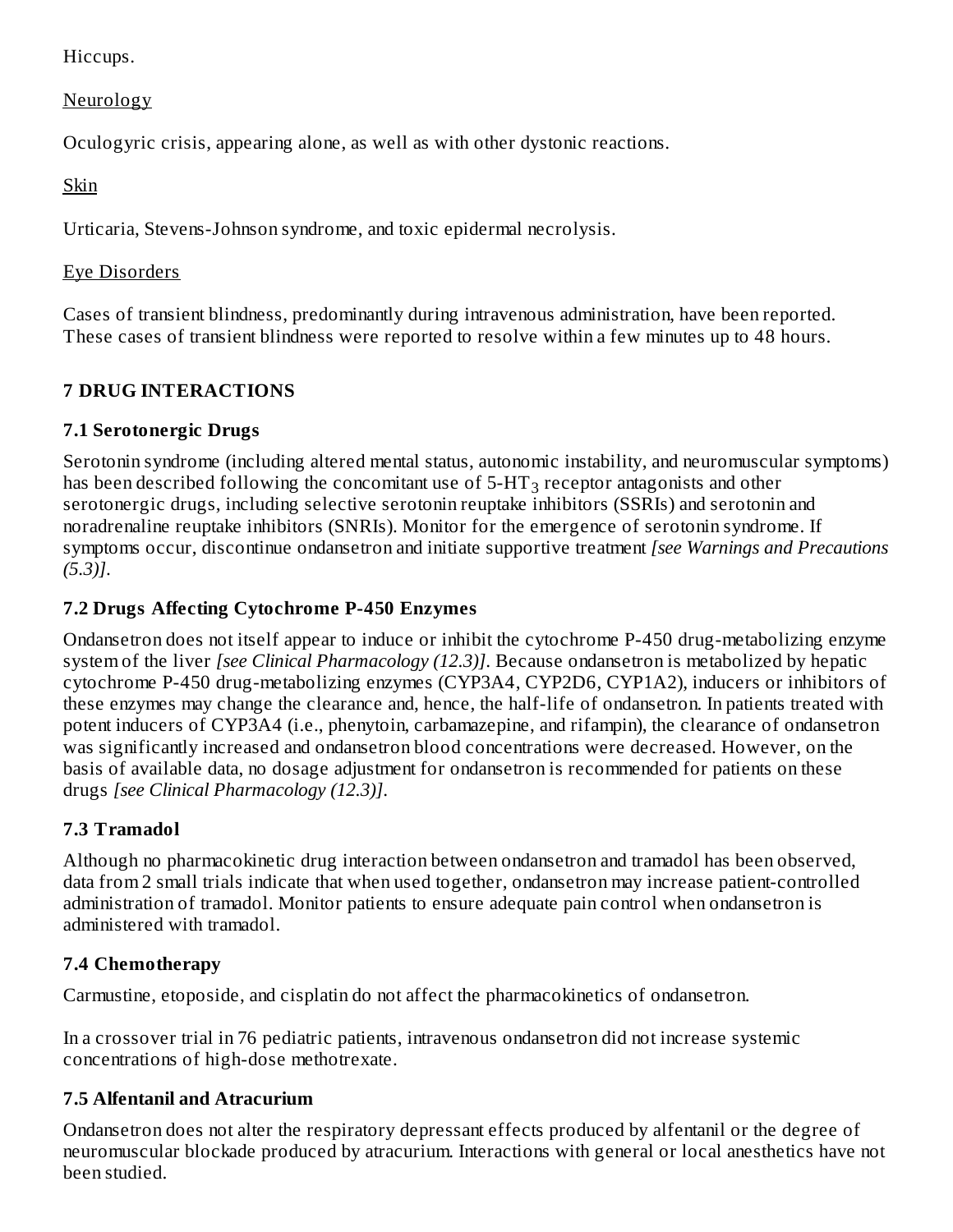## **8 USE IN SPECIFIC POPULATIONS**

#### **8.1 Pregnancy**

#### Risk Summary

Available data do not reliably inform the association of ondansetron and adverse fetal outcomes. Published epidemiological studies on the association between ondansetron and fetal outcomes have reported inconsistent findings and have important methodological limitations hindering interpretation (*see Data*). Reproductive studies in rats and rabbits did not show evidence of harm to the fetus when ondansetron was administered during organogenesis at approximately 6 and 24 times the maximum recommended human oral dose of 24 mg/day, based on body surface area, respectively (*see Data*).

The background risk of major birth defects and miscarriage for the indicated population is unknown. In the U.S. general population, the estimated background risk of major birth defects and miscarriages in clinically recognized pregnancies is 2% to 4% and 15% to 20%, respectively.

Data

#### *Human Data*

Methodological limitations of the epidemiology studies preclude a reliable evaluation of the potential risk of adverse fetal outcomes with the use of ondansetron in pregnancy.

Two large retrospective cohort studies of ondansetron use in pregnancy have been published. In one study with 1,349 infants born to women who reported the use of ondansetron or received an ondansetron prescription in the first trimester, no increased risk for major congenital malformations was seen in aggregate analysis. In this same study, however, a sub-analysis for specific malformations reported an association between ondansetron exposure and cardiovascular defect (odds ratio (OR) 1.62 [95% CI  $(1.04, 2.14)$ ]) and cardiac septal defect  $(OR 2.05 [95\% CI (1.19, 3.28)]$ . The second study examined 1970 women who received ondansetron prescription during pregnancy and reported no association between ondansetron exposure and major congenital malformations, miscarriage or stillbirth, and infants of low-birth weight or small for gestational age. Important methodological limitations with these studies include the uncertainty of whether women who filled a prescription actually took the medication, the concomitant use of other medications or treatments, and other unadjusted confounders that may account for the study findings.

A case-control study evaluating associations between several common non-cardiac malformations and multiple antiemetic drugs reported an association between maternal use of ondansetron and isolated cleft palate (reported adjusted OR = 2.37 [95% CI (1.18, 4.76)]). However, this association could be a chance finding, given the large number of drugs-birth defect comparisons in this study. It is unknown whether ondansetron exposure in utero in the cases of cleft palate occurred during the time of palate formation (the palate is formed between the  $6<sup>th</sup>$  and  $9<sup>th</sup>$  weeks of pregnancy) or whether mothers of infants with cleft palate used other medications or had other risk factors for cleft palate in the offspring. In addition, no cases of isolated cleft palate were identified in the aforementioned 2 large retrospective cohort studies. At this time, there is no clear evidence that ondansetron exposure in early pregnancy can cause cleft palate.

#### *Animal Data*

In embryo-fetal development studies in rats and rabbits, pregnant animals received oral doses of ondansetron up to 15 mg/kg/day and 30 mg/kg/day, respectively, during the period of organogenesis.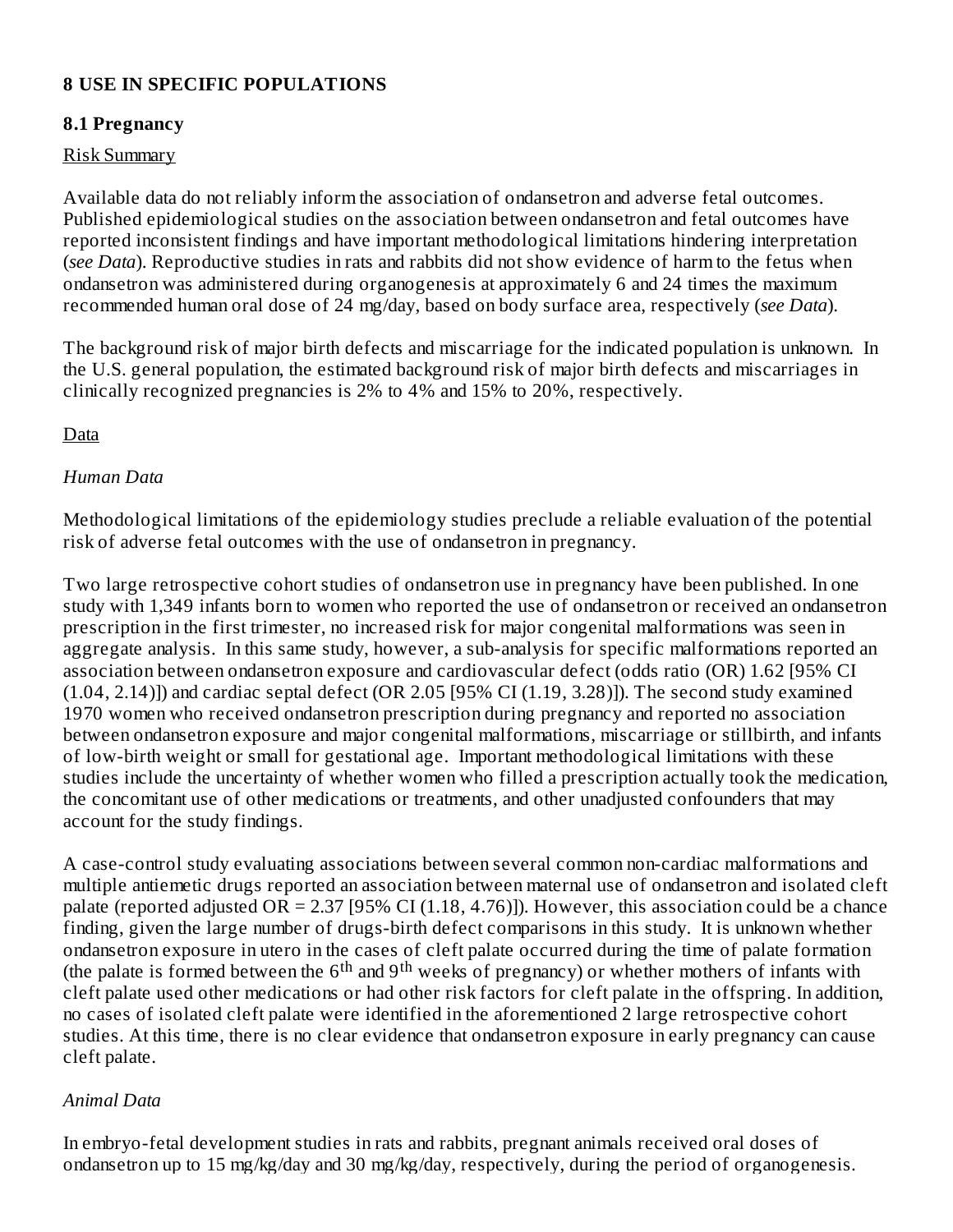With the exception of a slight decrease in maternal body weight gain in the rabbits, there were no significant effects of ondansetron on the maternal animals or the development of the offspring. At doses of 15 mg/kg/day in rats and 30 mg/kg/day in rabbits, the maternal exposure margin was approximately 6 and 24 times the maximum recommended human oral dose of 24 mg/day, respectively, based on body surface area.

In a pre- and postnatal developmental toxicity study, pregnant rats received oral doses of ondansetron up to 15 mg/kg/day from Day 17 of pregnancy to litter Day 21. With the exception of a slight reduction in maternal body weight gain, there were no effects upon the pregnant rats and the pre- and postnatal development of their offspring, including reproductive performance of the mated F1 generation. At a dose of 15 mg/kg/day in rats, the maternal exposure margin was approximately 6 times the maximum recommended human oral dose of 24 mg/day, based on body surface area.

## **8.2 Lactation**

## Risk Summary

It is not known whether ondansetron is present in human milk. There are no data on the effects of ondansetron on the breastfed infant or the effects on milk production. However, it has been demonstrated that ondansetron is present in the milk of rats.

The developmental and health benefits of breastfeeding should be considered along with the mother's clinical need for ondansetron and any potential adverse effects on the breast fed infant from ondansetron or from the underlying maternal condition.

# **8.4 Pediatric Us e**

The safety and effectiveness of orally administered ondansetron have been established in pediatric patients 4 years and older for the prevention of nausea and vomiting associated with moderately emetogenic cancer chemotherapy. Use of ondansetron in these age-groups is supported by evidence from adequate and well- controlled studies of ondansetron in adults with additional data from 3 openlabel, uncontrolled, non-U.S. trials in 182 pediatric patients aged 4 to 18 years with cancer who were given a variety of cisplatin or noncisplatin regimens *[see Dosage and Administration (2.2), Clinical Studies (14.1)]*.

Additional information on the use of ondansetron in pediatric patients may be found in ondansetron Injection prescribing information.

The safety and effectiveness of orally administered ondansetron have not been established in pediatric patients for:

- prevention of nausea and vomiting associated with highly emetogenic cancer chemotherapy
- prevention of nausea and vomiting associated with radiotherapy
- prevention of postoperative nausea and/or vomiting  $\bullet$

# **8.5 Geriatric Us e**

Of the total number of subjects enrolled in cancer chemotherapy-induced and postoperative nausea and vomiting in U.S.- and foreign-controlled clinical trials, for which there were subgroup analyses, 938 (19%) were aged 65 years and older.

No overall differences in safety or effectiveness were observed between subjects 65 years of age and older and younger subjects. A reduction in clearance and increase in elimination half-life were seen in patients older than 75 years compared with younger subjects *[see Clinical Pharmacology (12.3)]*. There were an insufficient number of patients older than 75 years of age and older in the clinical trials to permit safety or efficacy conclusions in this age-group. Other reported clinical experience has not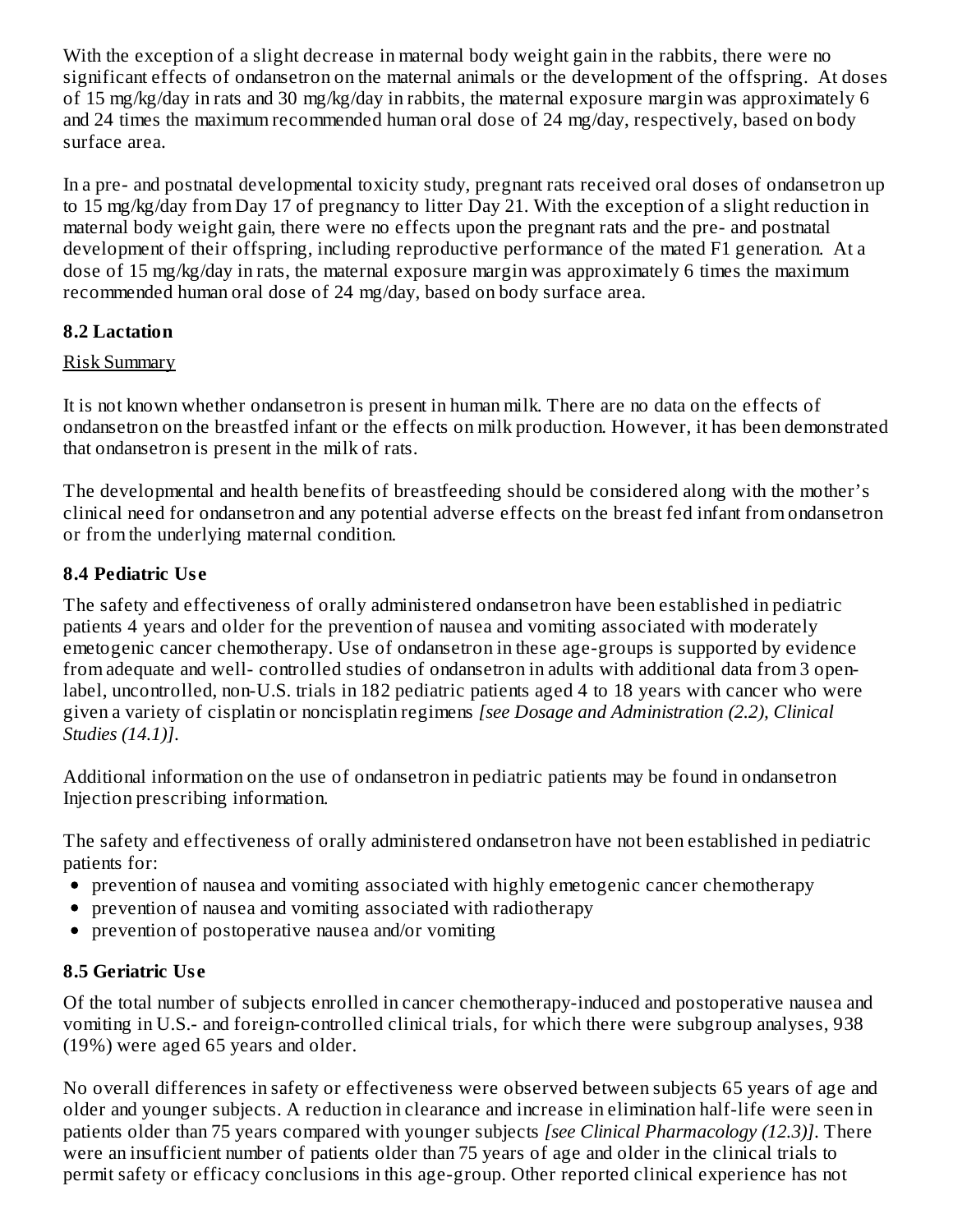identified differences in responses between the elderly and younger patients, but greater sensitivity of some older individuals cannot be ruled out. No dosage adjustment is needed in elderly patients.

### **8.6 Hepatic Impairment**

No dosage adjustment is needed in patients with mild or moderate hepatic impairment.

In patients with severe hepatic impairment, clearance is reduced and the apparent volume of distribution is increased, resulting in a significant increase in the half-life of ondansetron. Therefore, do not exceed a total daily dose of 8 mg in patients with severe hepatic impairment (Child-Pugh score of 10 or greater) *[see Dosage and Administration (2.2), Clinical Pharmacology (12.3)]*.

### **8.7 Renal Impairment**

No dosage adjustment is recommended for patients with any degree of renal impairment (mild, moderate, or severe). There is no experience beyond first-day administration of ondansetron *[see Clinical Pharmacology (12.3)]*.

## **9 DRUG ABUSE AND DEPENDENCE**

Animal studies have shown that ondansetron is not discriminated as a benzodiazepine nor does it substitute for benzodiazepines in direct addiction studies.

## **10 OVERDOSAGE**

There is no specific antidote for ondansetron overdose. Patients should be managed with appropriate supportive therapy.

In addition to the adverse reactions listed above, the following adverse reactions have been described in the setting of ondansetron overdose: "Sudden blindness" (amaurosis) of 2 to 3 minutes' duration plus severe constipation occurred in one patient that was administered 72 mg of ondansetron intravenously as a single dose. Hypotension (and faintness) occurred in a patient that took 48 mg of ondansetron tablets. Following infusion of 32 mg over only a 4-minute period, a vasovagal episode with transient seconddegree heart block was observed. In all instances, the adverse reactions resolved completely.

Pediatric cases consistent with serotonin syndrome have been reported after inadvertent oral overdoses of ondansetron (exceeding estimated ingestion of 5 mg per kg) in young children. Reported symptoms included somnolence, agitation, tachycardia, tachypnea, hypertension, flushing, mydriasis, diaphoresis, myoclonic movements, horizontal nystagmus, hyperreflexia, and seizure. Patients required supportive care, including intubation in some cases, with complete recovery without sequelae within 1 to 2 days.

## **11 DESCRIPTION**

The active ingredient in ondansetron orally disintegrating tablets, USP is ondansetron base, the racemic form of ondansetron and a selective blocking agent of the serotonin 5-HT $_3$  receptor type. Chemically it is  $(\pm)$  1, 2, 3, 9-tetrahydro-9-methyl-3- $[(2-methyl-1H-imidazol-1-yl)$ methyl $]-4H-carbazol-4-one$ . It has the following structural formula: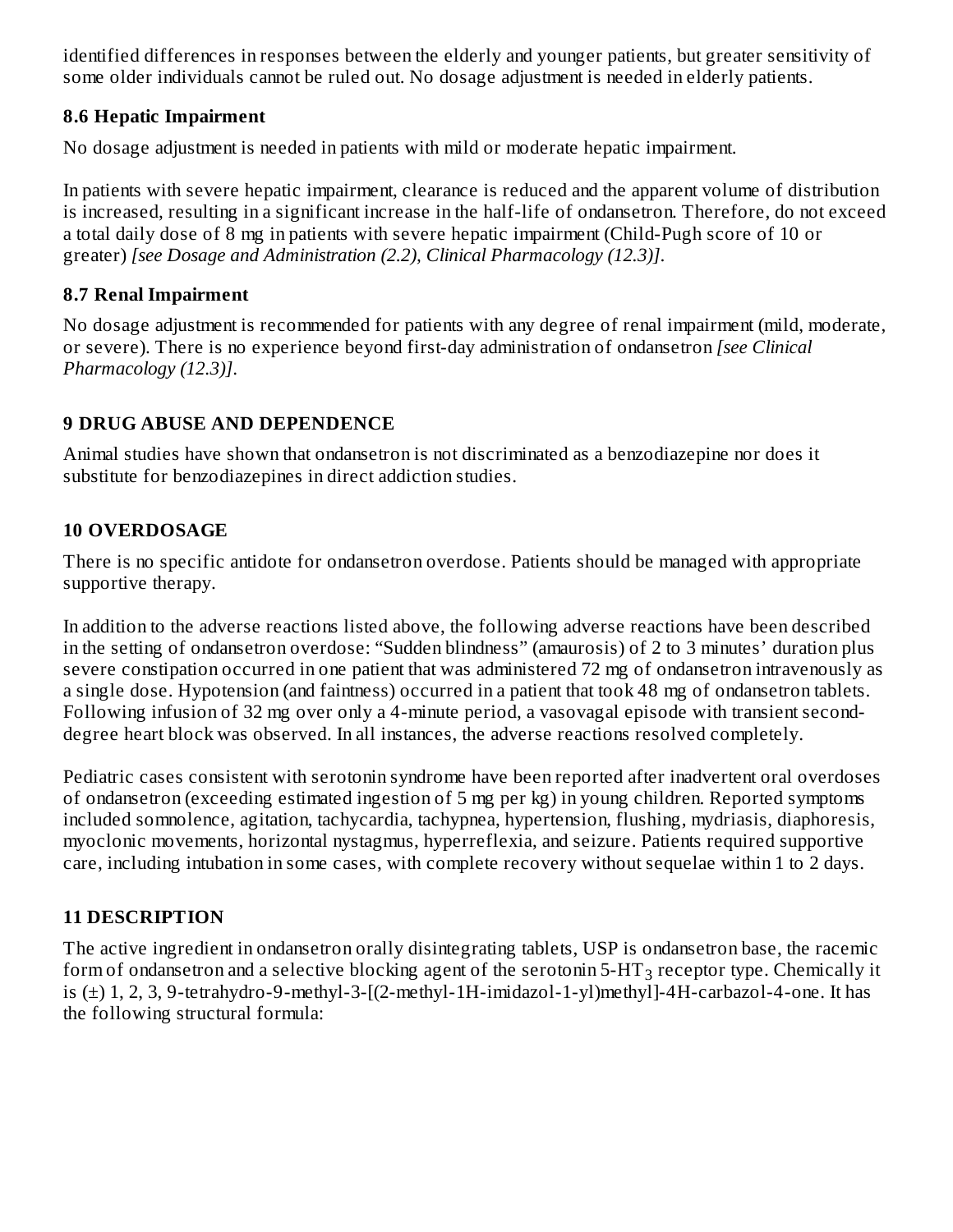

The molecular formula is  $\rm{C_{18}H_{19}N_{3}O}$  representing a molecular weight of 293.4. Ondansetron is a white to off-white powder.

Each 4 mg ondansetron orally disintegrating tablet, USP for oral administration contains 4 mg ondansetron base. Each 8 mg ondansetron orally disintegrating tablet, USP for oral administration contains 8 mg ondansetron base. Each ondansetron orally disintegrating tablet, USP also contains the inactive ingredients mannitol, crospovidone, lactose monohydrate, microcrystalline cellulose, aspartame, strawberry guarana flavor, colloidal silicon dioxide, and magnesium stearate. The strawberry guarana flavor contains maltodextrin, propylene glycol, artificial flavors, and acetic acid. Ondansetron orally disintegrating tablets, USP are orally administered formulation of ondansetron which disintegrates on the tongue and does not require water to aid dissolution or swallowing.

This product does not meet USP Disintegration Time. The 4 mg and 8 mg tablets disintegrate in approximately 60 seconds.

## **12 CLINICAL PHARMACOLOGY**

#### **12.1 Mechanism of Action**

Ondansetron is a selective 5-HT $_3$  receptor antagonist. While its mechanism of action has not been fully characterized, ondansetron is not a dopamine-receptor antagonist. Serotonin receptors of the 5-HT<sub>3</sub> type are present both peripherally on vagal nerve terminals and centrally in the chemoreceptor trigger zone of the area postrema. It is not certain whether ondansetron's antiemetic action is mediated centrally, peripherally, or in both sites. However, cytotoxic chemotherapy appears to be associated with release of serotonin from the enterochromaffin cells of the small intestine. In humans, urinary 5 hydroxyindoleacetic acid (5-HIAA) excretion increases after cisplatin administration in parallel with the onset of emesis. The released serotonin may stimulate the vagal afferents through the 5-HT<sub>3</sub> receptors and initiate the vomiting reflex.

#### **12.2 Pharmacodynamics**

In healthy subjects, single intravenous doses of 0.15 mg/kg of ondansetron had no effect on esophageal motility, gastric motility, lower esophageal sphincter pressure, or small intestinal transit time. Multiday administration of ondansetron has been shown to slow colonic transit in healthy subjects. Ondansetron has no effect on plasma-prolactin concentrations.

#### Cardiac Electrophysiology

QTc interval prolongation was studied in a double-blind, single-intravenous dose, placebo- and positive- controlled, crossover trial in 58 healthy subjects. The maximum mean (95% upper confidence bound) difference in QTcF from placebo after baseline correction was 19.5 (21.8) milliseconds and 5.6 (7.4) milliseconds after 15- minute intravenous infusions of 32 mg and 8 mg of ondansetron injection, respectively. A significant exposure- response relationship was identified between ondansetron concentration and ΔΔQTcF. Using the established exposure-response relationship, 24 mg infused intravenously over 15 minutes had a mean predicted (95% upper prediction interval) ΔΔQTcF of 14.0 (16.3) milliseconds. In contrast, 16 mg infused intravenously over 15 minutes using the same model had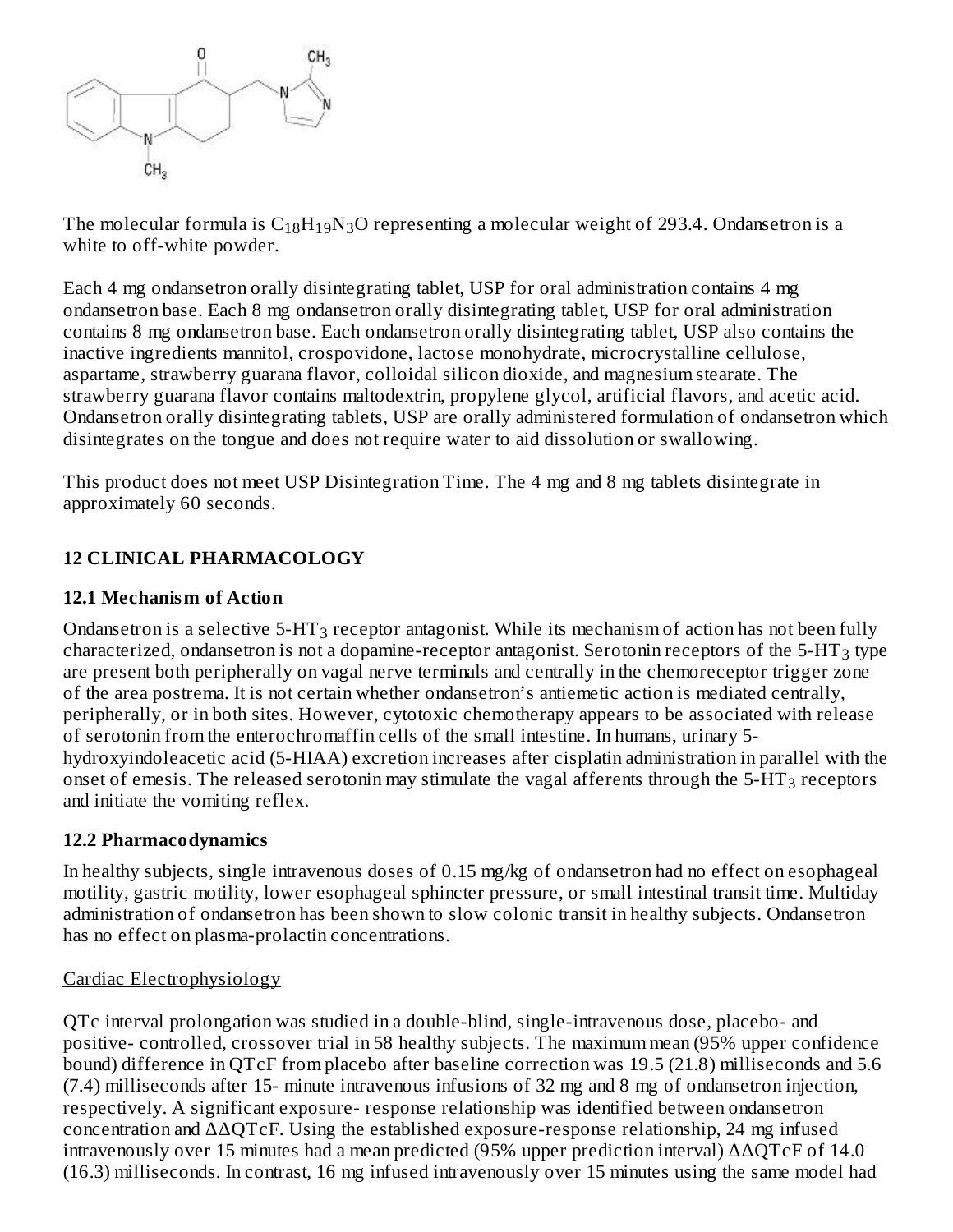a mean predicted (95% upper prediction interval)  $\Delta \Delta$ QTcF of 9.1 (11.2) milliseconds. In this study, the 8 mg dose infused over 15 minutes did not prolong the QT interval to any clinically relevant extent.

#### **12.3 Pharmacokinetics**

#### Absorption

Ondansetron is absorbed from the gastrointestinal tract and undergoes some first-pass metabolism. Mean bioavailability in healthy subjects, following administration of a single 8 mg tablet, is approximately 56%.

Ondansetron systemic exposure does not increase proportionately to dose. The area under curve (AUC) from a 16 mg tablet was 24% greater than predicted from an 8 mg tablet dose. This may reflect some reduction of first-pass metabolism at higher oral doses.

*Food Effects:* Bioavailability is also slightly enhanced by the presence of food.

#### Distribution

Plasma protein binding of ondansetron as measured *in vitro* was 70% to 76% over the concentration range of 10 to 500 ng/mL. Circulating drug also distributes into erythrocytes.

#### Elimination

*Metabolism and Excretion:* Ondansetron is extensively metabolized in humans, with approximately 5% of a radiolabeled dose recovered as the parent compound from the urine. The metabolites are observed in the urine. The primary metabolic pathway is hydroxylation on the indole ring followed by subsequent glucuronide or sulfate conjugation.

*In vitro* metabolism studies have shown that ondansetron is a substrate for human hepatic cytochrome P-450 enzymes, including CYP1A2, CYP2D6, and CYP3A4. In terms of overall ondansetron turnover, CYP3A4 played the predominant role. Because of the multiplicity of metabolic enzymes capable of metabolizing ondansetron, it is likely that inhibition or loss of one enzyme (e.g., CYP2D6 genetic deficiency) will be compensated by others and may result in little change in overall rates of ondansetron elimination.

Although some nonconjugated metabolites have pharmacologic activity, these are not found in plasma at concentrations likely to significantly contribute to the biological activity of ondansetron.

#### Specific Populations

*Age: Geriatric Population*: A reduction in clearance and increase in elimination half-life are seen in patients older than 75 years compared to younger subjects *[see Use in Specific Populations (8.5)]*.

*Sex:* Gender differences were shown in the disposition of ondansetron given as a single dose. The extent and rate of absorption are greater in women than men. Slower clearance in women, a smaller apparent volume of distribution (adjusted for weight), and higher absolute bioavailability resulted in higher plasma ondansetron concentrations. These higher plasma concentrations may in part be explained by differences in body weight between men and women. It is not known whether these sex-related differences were clinically important. More detailed pharmacokinetic information is contained in Tables 5 and 6.

#### **Table 5: Pharmacokinetics in Male and Female Healthy Subjects after a Single Dos e of a**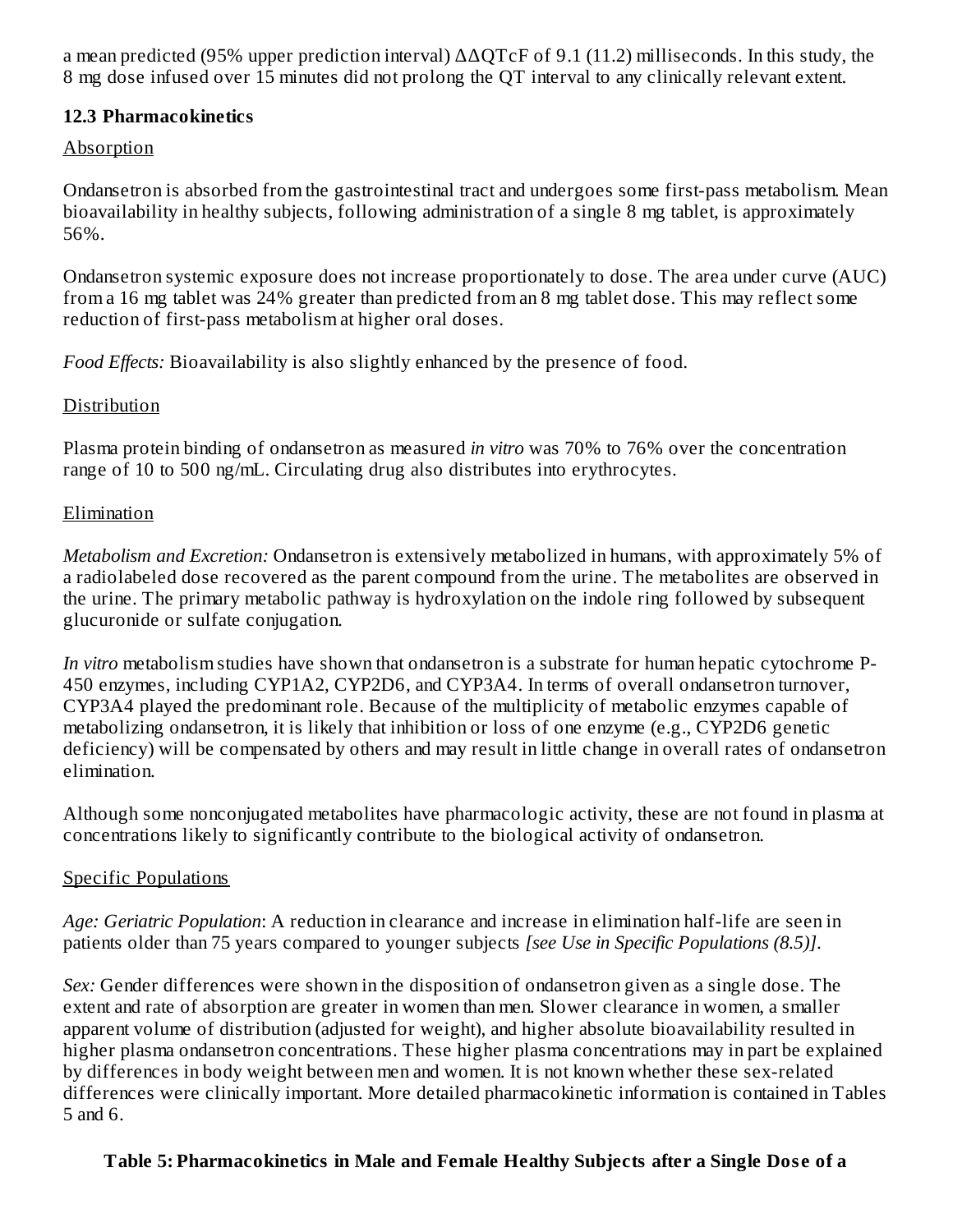| Age-<br>group<br>(years)<br><b>Sex</b><br>(M/F) | <b>Mean</b><br>Weight<br>(kg) | N | <b>Peak Plasma</b><br><b>Concentration</b><br>(ng/mL) | Time of<br><b>Peak Plasma</b><br>Concentration<br>(h) | Mean<br><b>Elimination</b><br><b>Half-life</b><br>(h) | <b>Systemic</b><br><b>Plasma</b><br><b>Clearance</b><br>L/h/kg | <b>Absolute</b><br><b>Bioavailability</b> |
|-------------------------------------------------|-------------------------------|---|-------------------------------------------------------|-------------------------------------------------------|-------------------------------------------------------|----------------------------------------------------------------|-------------------------------------------|
| $18$ to                                         |                               |   |                                                       |                                                       |                                                       |                                                                |                                           |
| 40 M                                            | 69.0                          | 6 | 26.2                                                  | 2.0                                                   | 3.1                                                   | 0.403                                                          | 0.483                                     |
|                                                 | 62.7                          | 5 | 42.7                                                  | 1.7                                                   | 3.5                                                   | 0.354                                                          | 0.663                                     |
| F                                               |                               |   |                                                       |                                                       |                                                       |                                                                |                                           |
| $61$ to                                         |                               |   |                                                       |                                                       |                                                       |                                                                |                                           |
| 74 M                                            | 77.5                          | 6 | 24.1                                                  | 2.1                                                   | 4.1                                                   | 0.384                                                          | 0.585                                     |
|                                                 | 60.2                          | 6 | 52.4                                                  | 1.9                                                   | 4.9                                                   | 0.255                                                          | 0.643                                     |
| F                                               |                               |   |                                                       |                                                       |                                                       |                                                                |                                           |
| $\geq 75$<br>M                                  | 78.0                          | 5 | 37.0                                                  | 2.2                                                   | 4.5                                                   | 0.277                                                          | 0.619                                     |
| F                                               | 67.6                          | 6 | 46.1                                                  | 2.1                                                   | 6.2                                                   | 0.249                                                          | 0.747                                     |

#### **Ondans etron 8 mg Tablet**

#### **Table 6: Pharmacokinetics in Male and Female Healthy Subjects after a Single Dos e of a Ondans etron 24 mg Tablet**

| Age-group<br>(years)<br>Sex (M/F) | Mean Weight $\vert N \vert$<br>$\left(\mathrm{kg}\right)$ |   | Peak Plasma<br>Concentration<br>(ng/mL) | <b>Time of Peak</b><br><b>Plasma</b><br>Concentration<br>(h) | <b>Mean Elimination</b><br><b>Half-life</b><br>(h) |
|-----------------------------------|-----------------------------------------------------------|---|-----------------------------------------|--------------------------------------------------------------|----------------------------------------------------|
| 18 to 43 M                        | 84.1                                                      | 8 | 125.8                                   | 1.9                                                          | 4.7                                                |
|                                   | 71.8                                                      | 8 | 194.4                                   | 1.6                                                          | 5.8                                                |

*Renal Impairment:* Renal impairment is not expected to significantly influence the total clearance of ondansetron as renal clearance represents only 5% of the overall clearance. However, the mean plasma clearance of ondansetron was reduced by about 50% in patients with severe renal impairment (creatinine clearance less than 30 mL/min). The reduction in clearance was variable and not consistent with an increase in half-life *[see Use in Specific Populations (8.7)]*.

*Hepatic Impairment:* In patients with mild-to-moderate hepatic impairment, clearance is reduced 2-fold and mean half-life is increased to 11.6 hours compared with 5.7 hours in healthy subjects. In patients with severe hepatic impairment (Child-Pugh score of 10 or greater), clearance is reduced 2-fold to 3 fold and apparent volume of distribution is increased with a resultant increase in half-life to 20 hours *[see Dosage and Administration (2.2), Use in Specific Populations (8.6)]*.

#### Drug Interaction Studies

*CYP 3A4 Inducers:* Ondansetron elimination may be affected by cytochrome P-450 inducers. In a pharmacokinetic trial of 16 epileptic patients maintained chronically on CYP3A4 inducers, carbamazepine, or phenytoin, a reduction in AUC,  $\mathsf{C_{max}}$ , and  $\mathsf{t}_{\mathit{y_{2}}}$  of ondansetron was observed. This resulted in a significant increase in the clearance of ondansetron. However, this increase is not thought to be clinically relevant *[see Drug Interactions (7.2)]*.

*Chemotherapeutic Agents:* Carmustine, etoposide, and cisplatin do not affect the pharmacokinetics of ondansetron *[see Drug Interactions (7.4)]*.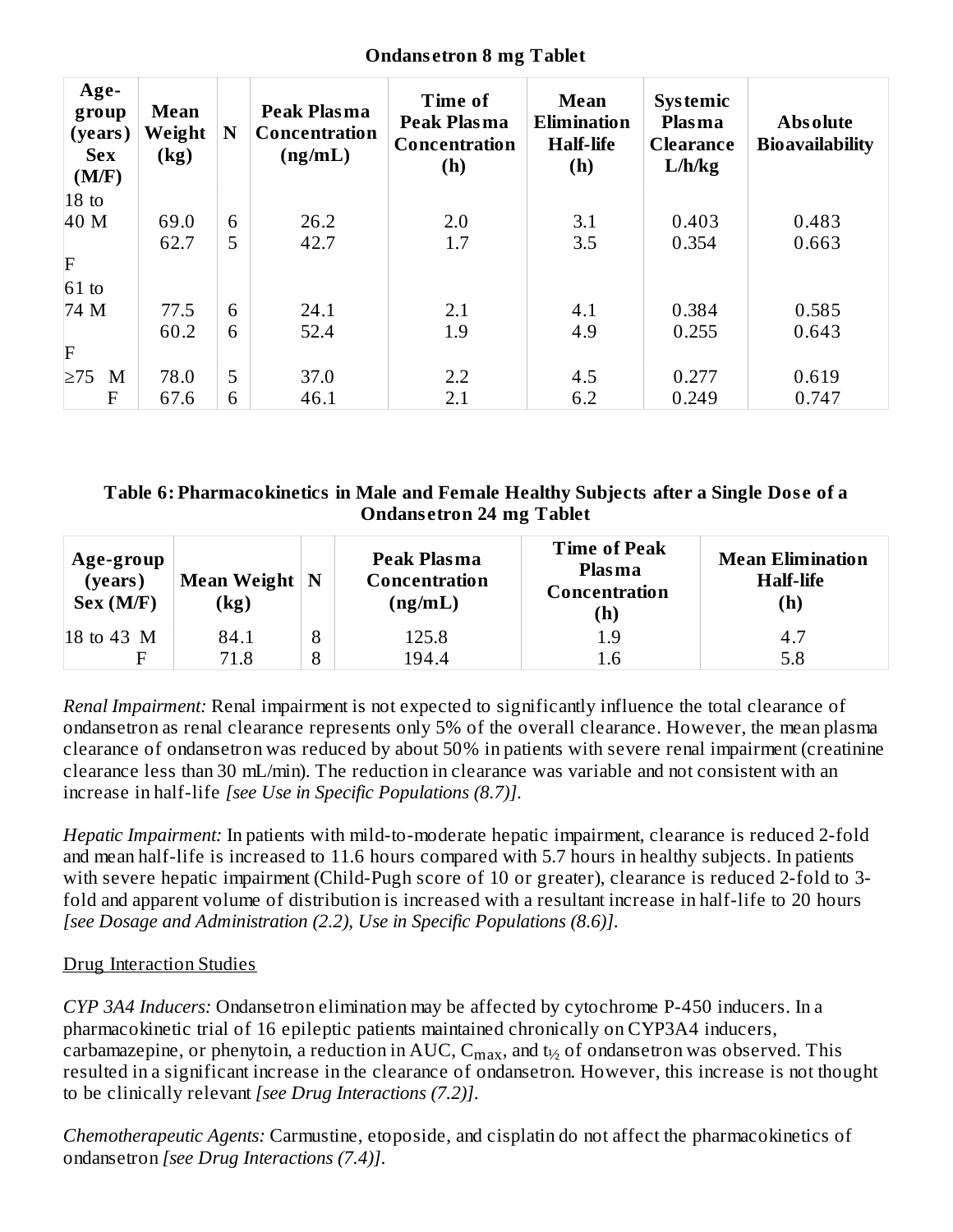*Antacids:* Concomitant administration of antacids does not alter the absorption of ondansetron.

# **13 NONCLINICAL TOXICOLOGY**

## **13.1 Carcinogenesis, Mutagenesis, Impairment of Fertility**

Carcinogenic effects were not seen in 2-year studies in rats and mice with oral ondansetron doses up to 10 mg/kg per day and 30 mg/kg per day, respectively (approximately 4 and 6 times the maximum recommended human oral dose of 24 mg per day, based on body surface area).

Ondansetron was not mutagenic in standard tests for mutagenicity.

Oral administration of ondansetron up to 15 mg/kg per day (approximately 6 times the maximum recommended human oral dose of 24 mg per day, based on body surface area) did not affect fertility or general reproductive performance of male and female rats.

## **14 CLINICAL STUDIES**

## **14.1 Prevention of Chemotherapy-Induced Naus ea and Vomiting**

#### Highly Emetogenic Chemotherapy

In 2 randomized, double-blind, monotherapy trials, a single 24 mg oral dose of ondansetron was superior to a relevant historical placebo control in the prevention of nausea and vomiting associated with highly emetogenic cancer chemotherapy, including cisplatin greater than or equal to 50 mg/m<sup>2</sup>. Steroid administration was excluded from these clinical trials. More than 90% of patients receiving a cisplatin dose greater than or equal to 50 mg/m<sup>2</sup> in the historical-placebo comparator, experienced vomiting in the absence of antiemetic therapy.

The first trial compared oral doses of ondansetron 24 mg as a single dose, 8 mg every 8 hours for 2 doses, and 32 mg as a single dose in 357 adult cancer patients receiving chemotherapy regimens containing cisplatin greater than or equal to 50 mg/m<sup>2</sup>. The first or single dose was administered 30 minutes prior to chemotherapy. A total of 66% of patients in the ondansetron 24 mg once-a-day group, 55% in the ondansetron 8 mg twice-a-day group, and 55% in the ondansetron 32 mg once-a-day group, completed the 24-hour trial period with 0 emetic episodes and no rescue antiemetic medications, the primary endpoint of efficacy. Each of the 3 treatment groups was shown to be statistically significantly superior to a historical placebo control.

In the same trial, 56% of patients receiving a single 24 mg oral dose of ondansetron experienced no nausea during the 24-hour trial period, compared with 36% of patients in the oral ondansetron 8 mg twice-a-day group ( $P = 0.001$ ) and 50% in the oral ondansetron 32 mg once-a-day group. Dosage regimens of ondansetron 8 mg twice daily and 32 mg once daily are not recommended for the prevention of nausea and vomiting associated with highly emetogenic chemotherapy *[see Dosage and Administration (2.1)]*.

In a second trial, efficacy of a single 24 mg oral dose of ondansetron for the prevention of nausea and vomiting associated with highly emetogenic cancer chemotherapy, including cisplatin greater than or equal to 50 mg/m<sub>2</sub>, was confirmed.

#### Moderately Emetogenic Chemotherapy

A randomized, placebo-controlled, double-blind trial was conducted in the U.S. in 67 patients receiving a cyclophosphamide-based chemotherapy regimen containing doxorubicin. The first 8 mg dose of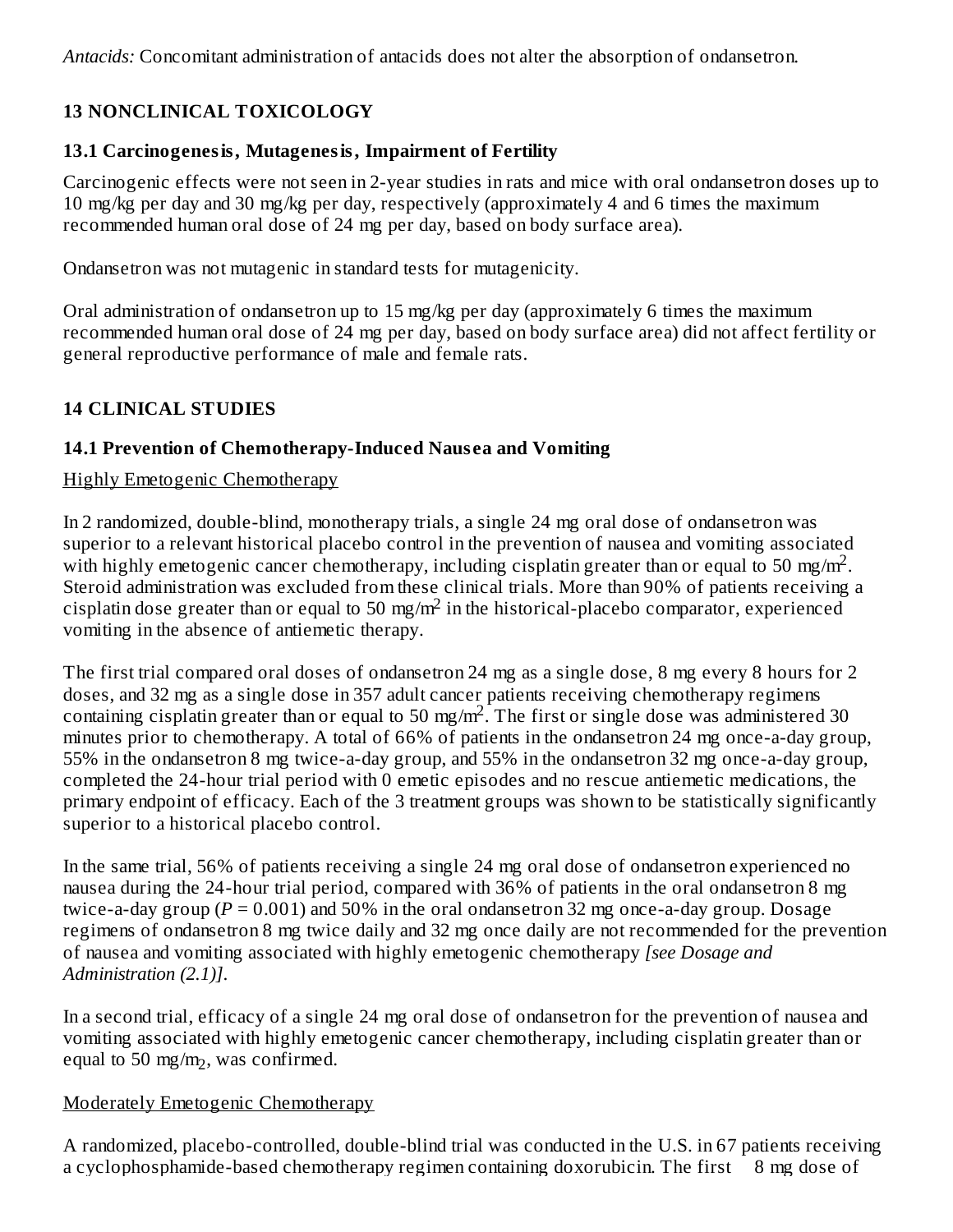ondansetron was administered 30 minutes before the start of chemotherapy, with a subsequent dose 8 hours after the first dose, followed by 8 mg of ondansetron twice a day for 2 days after the completion of chemotherapy.

Ondansetron orally disintegrating tablets was significantly more effective than placebo in preventing vomiting. Treatment response was based on the total number of emetic episodes over the 3-day trial period. The results of this trial are summarized in Table 7.

#### **Table 7: Emetic Episodes-Treatment Respons e in Patients Receiving Moderately Emetogenic Chemotherapy (Cyclophosphamide-bas ed Regimen Containing Doxorubicin)**

|                                                | <b>Ondansetron Orally</b><br><b>Disintegrating Tablets</b><br>$(n = 33)$ | <b>Placebo</b><br>$(n = 34)$ | P Value |
|------------------------------------------------|--------------------------------------------------------------------------|------------------------------|---------|
| Treatment response                             |                                                                          |                              |         |
| 0 Emetic episodes                              | 20 (61%)                                                                 | 2(6%)                        | < 0.001 |
| 1 to 2 Emetic episodes                         | 6(18%)                                                                   | 8(24%)                       |         |
| More than 2 emetic episodes/withdrawn          | 7(21%)                                                                   | 24 (71%)                     | < 0.001 |
| Median number of emetic episodes               | 0.0                                                                      | Undefined <sup>a</sup>       |         |
| Median time to first emetic episode<br>(hours) | Undefined <sup>b</sup>                                                   | 6.5                          |         |

<sup>a</sup> Median undefined since at least 50% of the patients were withdrawn or had more than 2 emetic episodes.

 $\rm ^b$  Median undefined since at least 50% of patients did not have any emetic episodes.

In a double-blind, U.S. trial in 336 patients receiving a cyclophosphamide-based chemotherapy regimen containing either methotrexate or doxorubicin, ondansetron 8 mg administered twice a day, was as effective as ondansetron 8 mg administered 3 times a day in preventing nausea and vomiting. Ondansetron 8 mg three times daily is not a recommended regimen for the treatment of moderately emetogenic chemotherapy *[see Dosage and Administration (2.1)]*.

Treatment response was based on the total number of emetic episodes over the 3-day trial period. See Table 8 for the details of the dosage regimens studied and results of this trial.

#### **Table 8: Emetic Episodes-Treatment Respons e after Ondans etron Tablets Administered Twice a Day and Three Times a Day**

|                                                 | <b>Ondansetron Tablets</b>                   |                                                    |  |
|-------------------------------------------------|----------------------------------------------|----------------------------------------------------|--|
|                                                 | 8 mg Twice Daily <sup>a</sup><br>$(n = 165)$ | 8 mg Three Times a Day <sup>b</sup><br>$(n = 171)$ |  |
| Treatment response                              |                                              |                                                    |  |
| 0 Emetic episodes                               | 101 (61%)                                    | 99 (58%)                                           |  |
| 1 to 2 Emetic episodes                          | 16 (10%)                                     | 17 (10%)                                           |  |
| More than 2 emetic episodes/withdrawn           | 48 (29%)                                     | 55 (32%)                                           |  |
| Median number of emetic episodes                | 0.0                                          | 0.0                                                |  |
| Median time to first emetic episode (h)         | Undefined <sup>c</sup>                       | Undefined <sup>c</sup>                             |  |
| Median nausea scores (0 to $100$ ) <sup>d</sup> |                                              | 6                                                  |  |

<sup>a</sup> The first 8 mg dose was administered 30 minutes before the start of emetogenic chemotherapy, with a subsequent 8 mg dose 8 hours after the first dose, followed by 8 mg administered twice a day for 2 days after the completion of chemotherapy.

 $\rm{^{b}}$  The first 8 mg dose was administered 30 minutes before the start of emetogenic chemotherapy, with subsequent 8 mg doses at 4 hours and 8 hours after the first dose, followed by 8 mg administered 3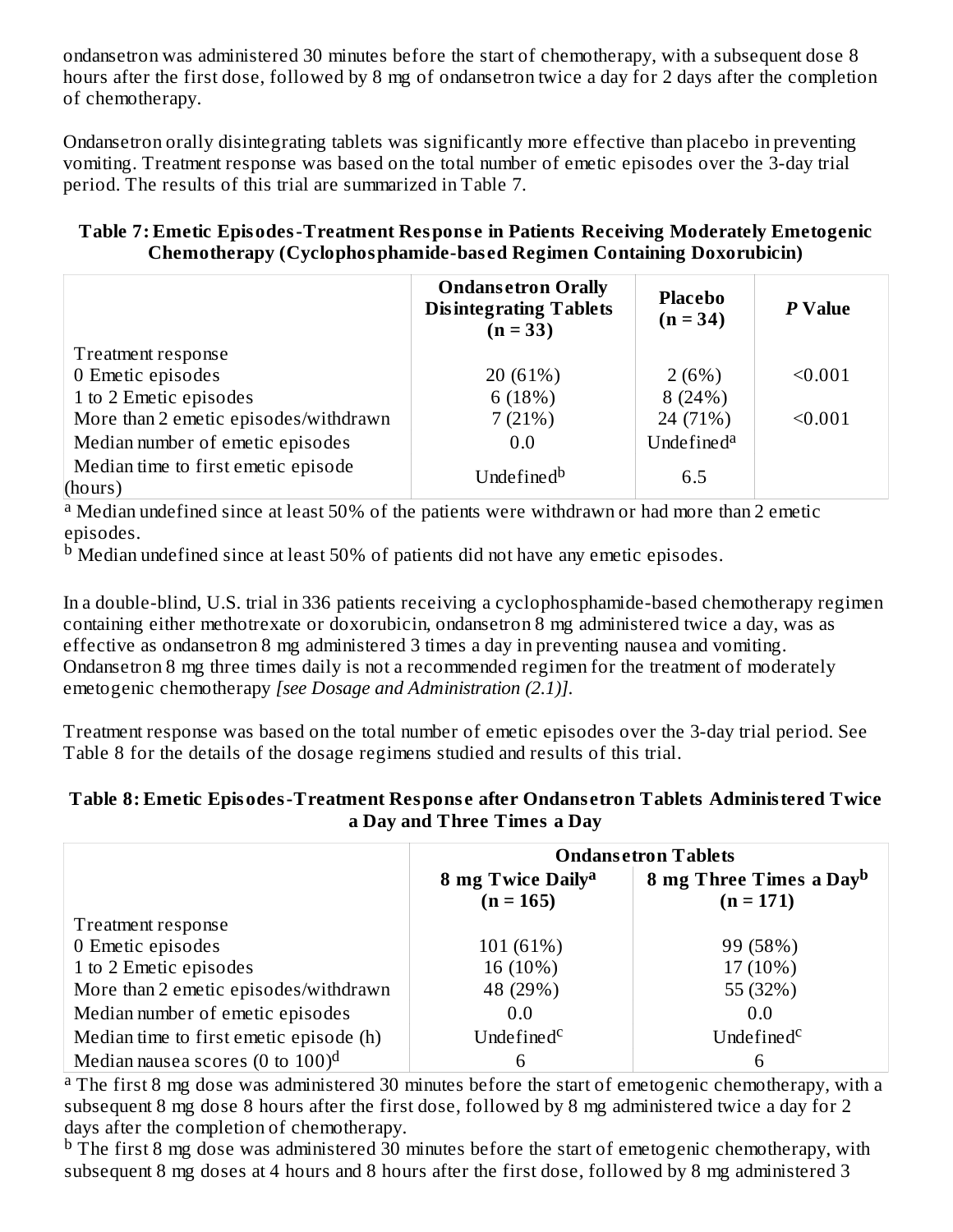times a day for 2 days after the completion of chemotherapy.  $\rm c$  Median undefined since at least 50% of patients did not have any emetic episodes. <sup>d</sup> Visual analog scale assessment:  $0 =$  no nausea,  $100 =$  nausea as bad as it can be.

#### Re-treatment

In single-arm trials, 148 patients receiving cyclophosphamide-based chemotherapy were re-treated with ondansetron 8 mg three times daily during subsequent chemotherapy for a total of 396 re-treatment courses. No emetic episodes occurred in 314 (79%) of the re-treatment courses, and only 1 to 2 emetic episodes occurred in 43 (11%) of the re-treatment courses.

#### Pediatric Trials

Three open-label, single-arm, non-U.S. trials have been performed with 182 pediatric patients aged 4 to 18 years with cancer who were given a variety of cisplatin or noncisplatin regimens. The initial dose of ondansetron injection ranged from 0.04 to 0.87 mg per kg (total dose of 2.16 mg to 12 mg) followed by the administration of oral doses of ondansetron ranging from 4 to 24 mg daily for 3 days. In these trials, 58% of the 170 evaluable patients had a complete response (no emetic episodes) on Day 1. In 2 trials, the response rates to ondansetron 4 mg three times a day in patients younger than 12 years was similar to ondansetron 8 mg three times daily in patients 12 to 18 years. Prevention of emesis in these pediatric patients was essentially the same as for adults.

## **14.2 Radiation-Induced Naus ea and Vomiting**

## Total Body Irradiation

In a randomized, placebo-controlled, double-blind trial in 20 patients, 8 mg of ondansetron administered 1.5 hours before each fraction of radiotherapy for 4 days was significantly more effective than placebo in preventing vomiting induced by total body irradiation. Total body irradiation consisted of 11 fractions (120 cGy per fraction) over 4 days for a total of 1,320 cGy. Patients received 3 fractions for 3 days, then 2 fractions on Day 4.

#### Single High-Dose Fraction Radiotherapy

In an active-controlled, double-blind trial in 105 patients receiving single high-dose radiotherapy (800 to 1,000 cGy) over an anterior or posterior field size of greater than or equal to 80 cm<sup>2</sup> to the abdomen, ondansetron was significantly more effective than metoclopramide with respect to complete control of emesis (0 emetic episodes). Patients received the first dose of ondansetron (8 mg) or metoclopramide (10 mg) 1 to 2 hours before radiotherapy. If radiotherapy was given in the morning, 8 mg of ondansetron or 10 mg of metoclopramide was administered in the late afternoon and repeated again before bedtime. If radiotherapy was given in the afternoon, patients took 8 mg of ondansetron or 10 mg of metoclopramide only once before bedtime. Patients continued the doses of oral medication three times daily for 3 days.

## Daily Fractionated Radiotherapy

In an active-controlled, double-blind trial in 135 patients receiving a 1- to 4-week course of fractionated radiotherapy (180 cGy doses) over a field size of greater than or equal to 100 cm<sup>2</sup> to the abdomen, ondansetron was significantly more effective than prochlorperazine with respect to complete control of emesis (0 emetic episodes). Patients received the first dose of ondansetron (8 mg) or prochlorperazine (10 mg) 1 to 2 hours before the first daily radiotherapy fraction, with subsequent 8 mg doses approximately every 8 hours on each day of radiotherapy.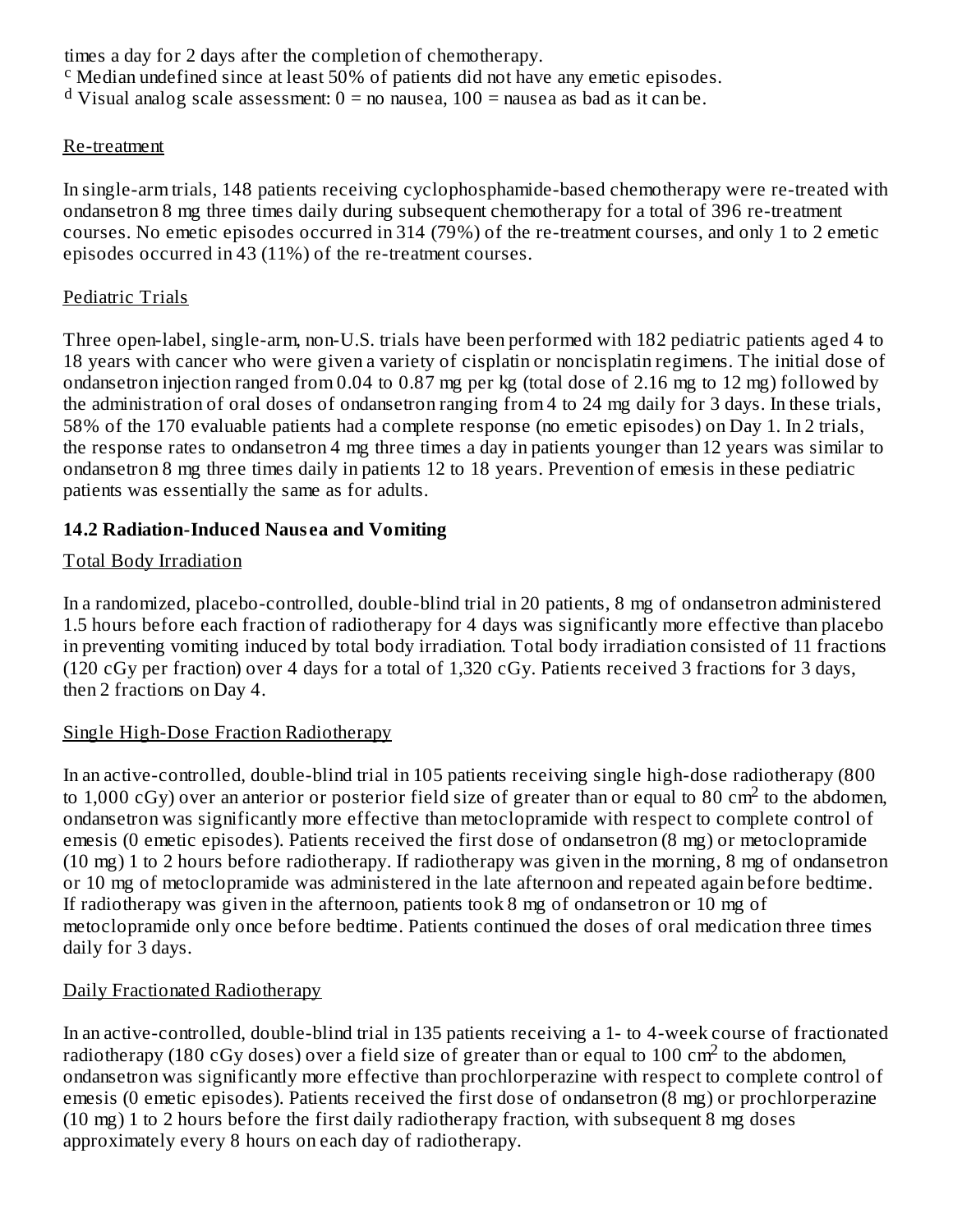#### **14.3 Postoperative Naus ea and Vomiting**

In 2 placebo-controlled, double-blind trials (one conducted in the U.S. and the other outside the U.S.) in 865 females undergoing inpatient surgical procedures, ondansetron 16 mg as a single dose or placebo was administered one hour before the induction of general balanced anesthesia (barbiturate, opioid, nitrous oxide, neuromuscular blockade, and supplemental isoflurane or enflurane), ondansetron was significantly more effective than placebo in preventing postoperative nausea and vomiting.

No trials have been performed in males.

## **16 HOW SUPPLIED/STORAGE AND HANDLING**

**Ondans etron Orally Disintegrating Tablets USP, 4 mg** are white to off-white, round tablets debossed with '5' on one side and 'E' on the other side with an embossed circular edge.

| Bottles of 30            | NDC 65862-390-30 |
|--------------------------|------------------|
| Bottles of 10,000        | NDC 65862-390-19 |
| 3 x 10 Unit-dose Tablets | NDC 65862-390-10 |

**Ondans etron Orally Disintegrating Tablets USP, 8 mg** are white to off-white, round tablets debossed with '7' on one side and 'E' on the other side with an embossed circular edge.

| Bottles of 30            | NDC 65862-391-30 |
|--------------------------|------------------|
| Bottles of 6,000         | NDC 65862-391-66 |
| 3 x 10 Unit-dose Tablets | NDC 65862-391-10 |

**Store at** 20° to 25°C (68° to 77°F); excursions permitted to 15° to 30°C (59° to 86°F) [see USP Controlled Room Temperature]. Dispense in a tight, light-resistant container as defined in the USP.

#### **17 PATIENT COUNSELING INFORMATION**

#### QT Prolongation

Inform patients that ondansetron may cause serious cardiac arrhythmias such as QT prolongation. Instruct patients to tell their healthcare provider right away if they perceive a change in their heart rate, if they feel lightheaded, or if they have a syncopal episode.

#### Hypersensitivity Reactions

Inform patients that ondansetron may cause hypersensitivity reactions, some as severe as anaphylaxis and bronchospasm. Instruct patients to immediately report any signs and symptoms of hypersensitivity reactions, including fever, chills, rash, or breathing problems to their healthcare provider.

#### Masking of Progressive Ileus and Gastric Distension

Inform patients following abdominal surgery or those with chemotherapy-induced nausea and vomiting that ondansetron may mask signs and symptoms of bowel obstruction. Instruct patients to immediately report any signs or symptoms consistent with a potential bowel obstruction to their healthcare provider.

#### Drug Interactions

Instruct the patient to report the use of all medications, especially apomorphine, to their healthcare provider. Concomitant use of apomorphine and ondansetron may cause a significant drop in blood pressure and loss of consciousness.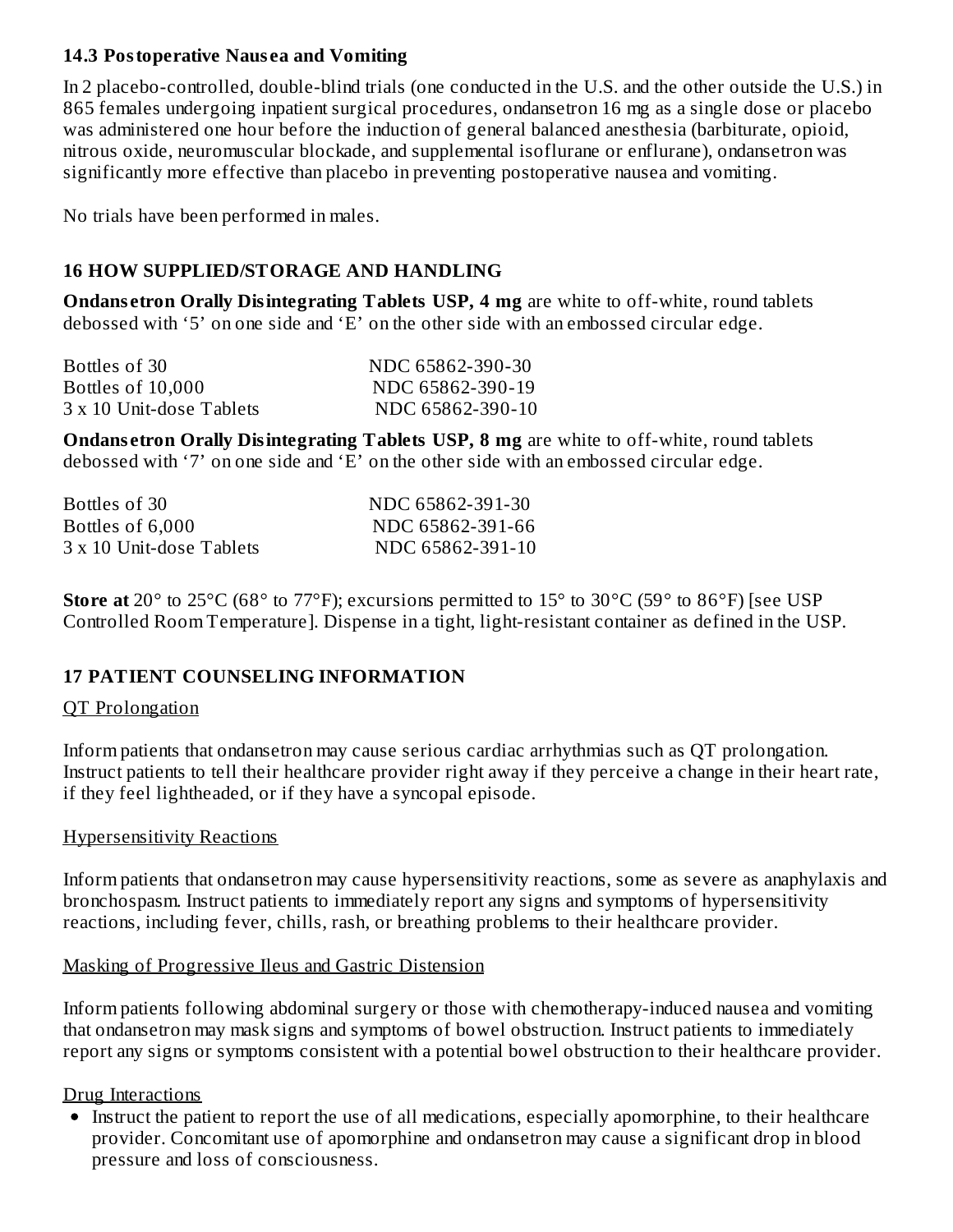Advise patients of the possibility of serotonin syndrome with concomitant use of ondansetron and another serotonergic agent such as medications to treat depression and migraines. Advise patients to seek immediate medical attention if the following symptoms occur: changes in mental status, autonomic instability, neuromuscular symptoms with or without gastrointestinal symptoms.

#### Administration of Ondansetron Orally Disintegrating Tablets

Instruct patients not to remove ondansetron orally disintegrating tablets from the blister until just prior to dosing.

- Do not attempt to push ondansetron orally disintegrating tablets through the foil backing.
- With dry hands, remove the tablet from the bottle or peel back the foil backing of 1 blister and gently remove the tablet.
- Immediately place the ondansetron orally disintegrating tablet on top of the tongue where it will dissolve in seconds, then swallow with saliva.
- Administration with liquid is not necessary.
- Peelable illustrated stickers are affixed to the product carton that can be provided with the prescription to ensure proper use and handling of the product.

Distributed by: **Aurobindo Pharma USA, Inc.** 2400 Route 130 North Dayton, NJ 08810

Manufactured by: **Aurobindo Pharma Limited** Hyderabad–500 038, India

Revised: 11/2017

#### **PACKAGE LABEL-PRINCIPAL DISPLAY PANEL**

Repackaged by: Aidarex Pharmaceuticals, LLC Corona, CA 92880

Rx only Disintegrating Tablets, USP 4 mg AUROBINDO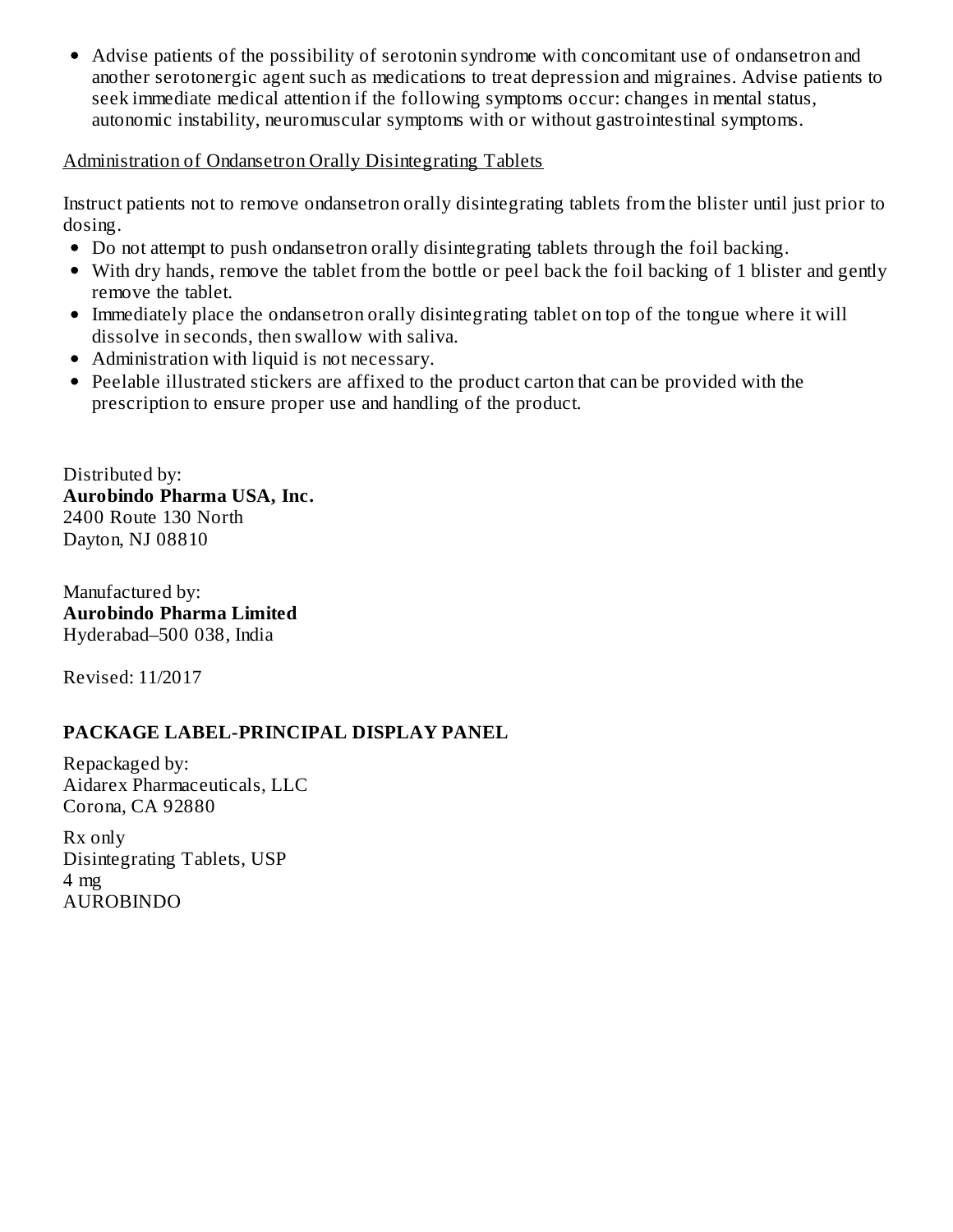|    |                                                                        | <b>ONDANSETRON ODT, USP</b>                                                                                                                                    | ONDANSETRON ODT, USP<br>LOT:<br>EX:<br>NDC: 53217-0382-10 4 MG<br>10/PCK<br>RX 1002089735       | <b>FEE</b><br><b>ATIENT</b><br>HER |
|----|------------------------------------------------------------------------|----------------------------------------------------------------------------------------------------------------------------------------------------------------|-------------------------------------------------------------------------------------------------|------------------------------------|
| N. | 4 MG                                                                   | EACH TABLET CONTAINS THE FOLLOWING<br><b>ACTIVE INGREDIENTS:</b><br>02089<br>Ä<br>ONDANSETRON, USP 4MG<br>ORALLY DISINTEGRATING TABLET<br>PHENYLALANINE 1.68MG | ONDANSETRON ODT, USP<br>LOT:<br>EX:<br>NDC: 53217-0382-10 4 MG<br>10/PCK<br>RX 1002089735       |                                    |
|    | 10/PCK<br><b>GENERIC FOR: ZOFRAN ODT</b><br>NDC: 53217-0382-10<br>LOT: | WHITE ROUND TABLET W/ 5 ON ONE SIDE &<br>E W/EMBOSSED CIRCULAR EDGE ON REVERSE X<br><b>TIMES A DAY</b><br><b>HOURS</b><br>TAKE EVERY                           | INS 65862-0390-10<br>ONDANSETRON ODT, USP<br>NDC: 53217-0382-10 4 MG<br>10/PCK<br>RX 1002089735 |                                    |
|    | Packaged By:<br>Aidarex's                                              | HORAS VECES AL DIA<br>TOME CADA<br>DISTR: AUROBINDO PHARMA USA, INC.<br>DAYTON, NJ 08810<br>INS 65862-0390-10                                                  | INS 65862-0390-10<br>ONDANSETRON ODT, USP<br>NDC: 53217-0382-10 4 MG<br>10/PCK<br>RX 1002089735 | E                                  |
|    |                                                                        | 53217-0382_ONDANSETRON-ODT_4mg                                                                                                                                 |                                                                                                 |                                    |

| <b>ONDANSETRON</b>                                                                       |                         |                           |                                         |                             |  |  |  |
|------------------------------------------------------------------------------------------|-------------------------|---------------------------|-----------------------------------------|-----------------------------|--|--|--|
| ondansetron tablet, orally disintegrating                                                |                         |                           |                                         |                             |  |  |  |
|                                                                                          |                         |                           |                                         |                             |  |  |  |
| <b>Product Information</b>                                                               |                         |                           |                                         |                             |  |  |  |
| Product Type                                                                             | HUMAN PRESCRIPTION DRUG | <b>Item Code (Source)</b> | NDC:53217-382(NDC:65862-390)            |                             |  |  |  |
| <b>Route of Administration</b>                                                           | ORAL                    |                           |                                         |                             |  |  |  |
|                                                                                          |                         |                           |                                         |                             |  |  |  |
| <b>Active Ingredient/Active Moiety</b>                                                   |                         |                           |                                         |                             |  |  |  |
|                                                                                          |                         |                           |                                         |                             |  |  |  |
| <b>Ingredient Name</b><br>ONDANSETRON (UNII: 4AF302ESOS) (ONDANSETRON - UNII:4AF302ESOS) |                         |                           | <b>Basis of Strength</b><br>ONDANSETRON | Strength<br>4 <sub>mg</sub> |  |  |  |
|                                                                                          |                         |                           |                                         |                             |  |  |  |
|                                                                                          |                         |                           |                                         |                             |  |  |  |
| <b>Inactive Ingredients</b>                                                              |                         |                           |                                         |                             |  |  |  |
|                                                                                          |                         | Strength                  |                                         |                             |  |  |  |
| MANNITOL (UNII: 30WL53L36A)                                                              |                         |                           |                                         |                             |  |  |  |
| CROSPOVIDONE (UNII: 2S7830E561)                                                          |                         |                           |                                         |                             |  |  |  |
| LACTOSE MONOHYDRATE (UNII: EWQ57Q8I5X)                                                   |                         |                           |                                         |                             |  |  |  |
| CELLULOSE, MICRO CRYSTALLINE (UNII: OP1R32D61U)                                          |                         |                           |                                         |                             |  |  |  |
| <b>ASPARTAME</b> (UNII: Z0H242BBR1)                                                      |                         |                           |                                         |                             |  |  |  |
| <b>SILICON DIO XIDE (UNII: ETJ7Z6 XBU4)</b>                                              |                         |                           |                                         |                             |  |  |  |
| MAGNESIUM STEARATE (UNII: 70097M6I30)                                                    |                         |                           |                                         |                             |  |  |  |
|                                                                                          |                         |                           |                                         |                             |  |  |  |
| <b>Product Characteristics</b>                                                           |                         |                           |                                         |                             |  |  |  |
| WHITE (White to Off-white)<br>Color                                                      |                         | <b>Score</b>              |                                         | no score                    |  |  |  |

**Contract Contract**